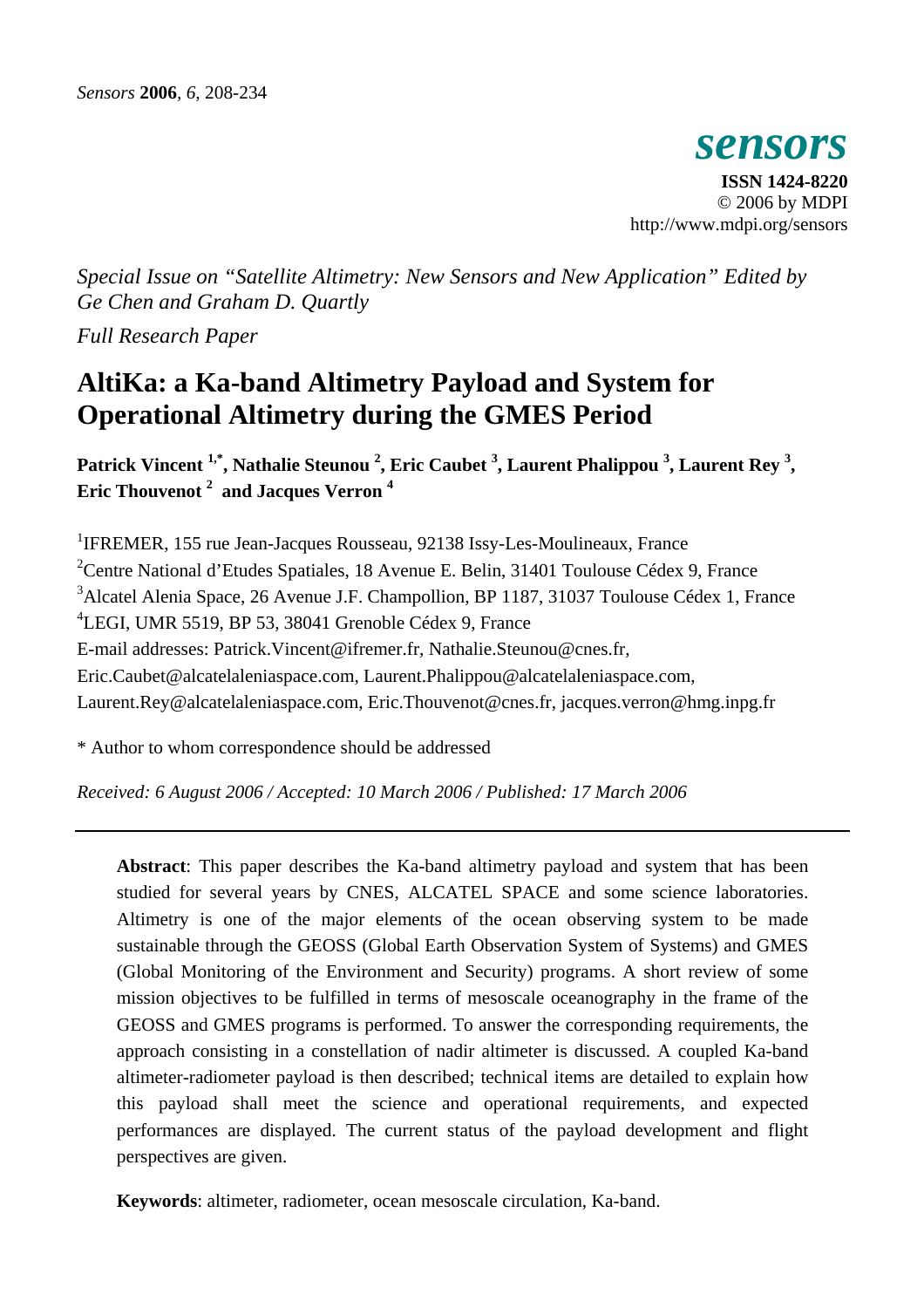# **1. Introduction**

In partnership with scientific laboratories and industry, and for several years, CNES has studied the feasibility of a high-resolution ocean topography mission based upon a new class of wide-band Kaband altimeter in preparation of the post-ENVISAT mission and in order to complement the OSTM/Jason-2 mission. A preliminary definition study of a coupled altimeter-radiometer instrument has been performed in 2001-2003 with the support of Alcatel Space.

Altimetry is a key technique to provide ocean users with the dynamic data to contribute to the development of operational ocean applications. To answer the user needs in terms of time-space sampling of the ocean for operational purposes, the AltiKa payload could be embarked on a constellation of three identical satellites flying in the same orbit plane with a 120 degrees lag in terms of position on the orbit, as a complement to Jason-like reference missions [1]. The central objective is the retrieval of the ocean mesoscale circulation and data assimilation in global or regional ocean models. Moreover, other applications of the mission have been identified: coastal altimetry, continental water studies, ice sheet monitoring, low-rain systems characterization are the main 'secondary' objectives identified so far.

The proposed architecture for the Ka-band altimeter is based on the classical deramp technique for pulse compression and takes benefits of Alcatel Space and CNES experience in the development of Poseidon-1, -2 and -3 and SIRAL (European Space Agency Cryosat mission). A bi-frequency radiometer is part of the compact Ka-band payload. Both altimeter and radiometer share the same antenna.

Apart from the combined altimeter and radiometer, this payload also consists of a DORIS plus LRA (Laser Retroreflector Array) orbitography system that will ensure a high level of accuracy in terms of orbitography.

Sections 2 to 4 are devoted to an extensive overview of the context in which mission requirements were defined. The altimeter / radiometer instrument is described in sections 5 and 6. Specific items are detailed in section 7 to explain how this payload shall meet the science and operational requirements. Expected performances are displayed in section 8. Last, section 9 gives the current status of the payload development and flight perspectives.

## **2. Altimetry in the GEOSS and GMES perspectives**

The Global Earth Observation System of Systems (GEOSS) is designed to be the world-wide system of atmospheric, oceanic, and terrestrial observing systems integrated so as to monitor continuously the state of the Earth, to increase understanding of dynamic Earth processes, to enhance prediction of the Earth system, and to further implement environmental treaty obligations (see [2], for instance).

The GMES program (Global Monitoring for Environment and Security) launched in 1998 by the European Commission represents a concerted effort to bring data and information providers together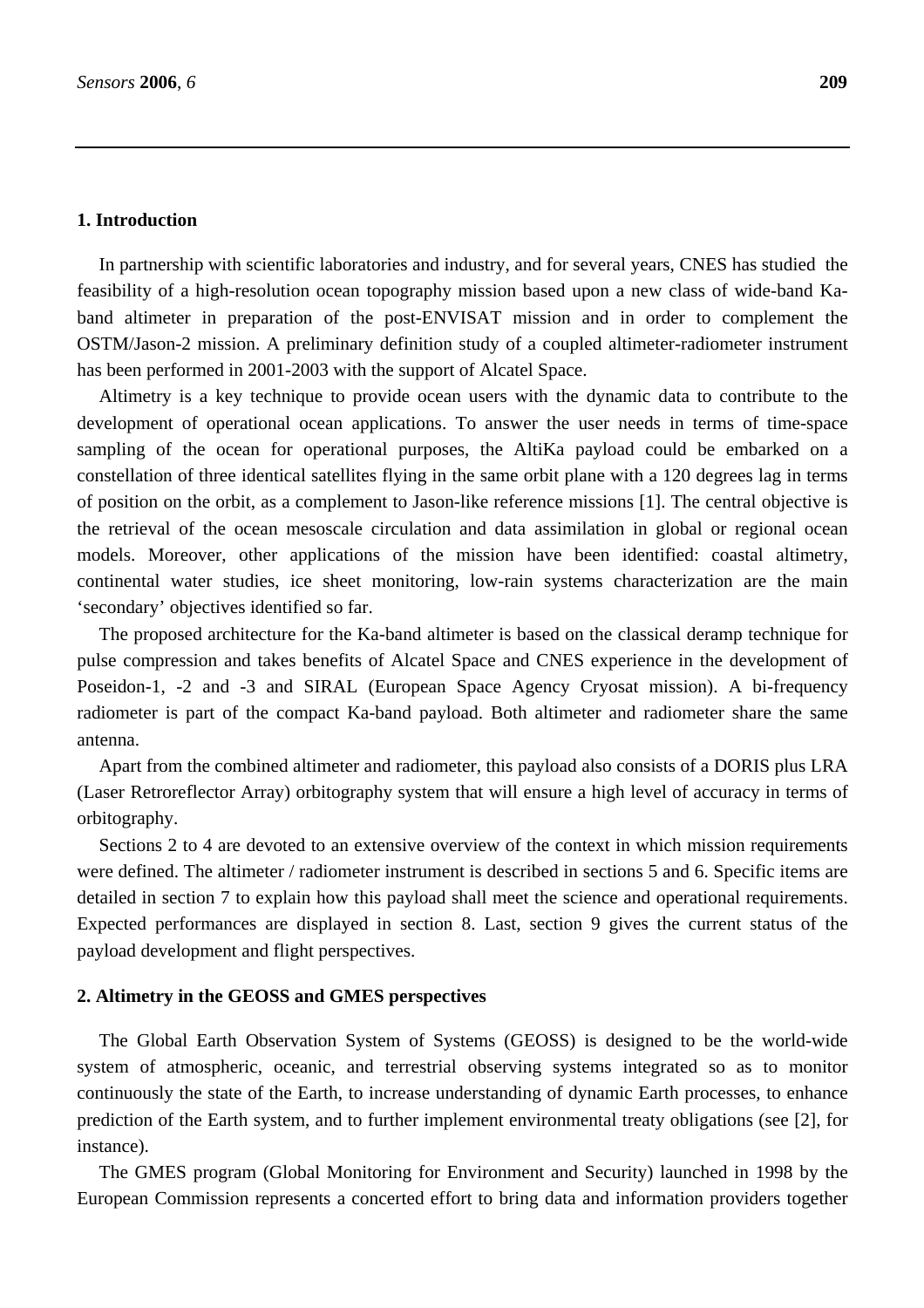with users, so they can better understand each other and agree on how to make environmental and security-related information available to the people who need it. GMES will be the European contribution in the worldwide GEOSS. A challenge for GMES is to gather relevant data and provide innovative, cost-effective, sustainable and user-friendly services, which will enable decision-makers to better anticipate or integrate crisis situations issues relating to the management of the environment and security.

In this overall framework, GMES Marine Services are proposed to support, reinforce and improve the European capacities linked to:

- verification and enforcement of international treaties, and assessment of European policies;
- enabling of sustainable exploitation and management of ocean resources (offshore oil and gas industry, fisheries…)
- improvement of safety and efficiency of maritime transport, shipping, and naval operations, as well as of national security and reduction of public health risks;
- anticipation and mitigation of the effects of environmental hazards and pollution crisis (oil spills, harmful algal blooms);
- advanced marine research for better understanding of the ocean ecosystems and their variability;
- contribution to ocean climate variability studies;
- contribution to seasonal climate prediction and its effects on coastal populations;
- support to specific services for coastal management and planning.

The sustainability of GMES Marine Core Services is dependent on the long-term availability of satellite and *in situ* observing systems, on the European integration and organisation of the Core Service segment, as well as on close links with research and development activities. The observing systems required for Marine Core Services are integrated into a much wider context of coordinated observing systems and data providers at international level, such as the World Weather Watch (WWW), the Global Ocean Observing System (GOOS), Earth Observing Satellites, numerical weather forecasting centers, national ocean forecasting centers, etc. While some components, such as the WWW, the EUMETSAT satellites, or the Data Buoy Cooperation Panel (DBCP) are firmly established, other ocean components, endorsed by GOOS, rest on uncertain foundations, without guarantee of continuity so far. Thus an absolute prerequisite for GMES Marine Core Services is to ensure the sustainability of observing systems, including telecommunication facilities, and the centers for data management.

Several demonstration satellites, e.g. ENVISAT, should reach their end of mission around 2008, at the time when the GMES Marine Services are expected to be phased in. This is of course a matter of serious concern, and it is necessary to plan for the continuity of key missions to provide global coverage of essential variables such as sea surface height, temperature, wind and waves, fluxes, ocean colour and salinity.

The value of space-based measurements of SSH has been clearly demonstrated to contribute in answering a variety of ocean science questions such as in seasonal forecasting by providing realistic model initializations. The precision altimetry data from TOPEX/Poseidon (T/P) and Jason 1, when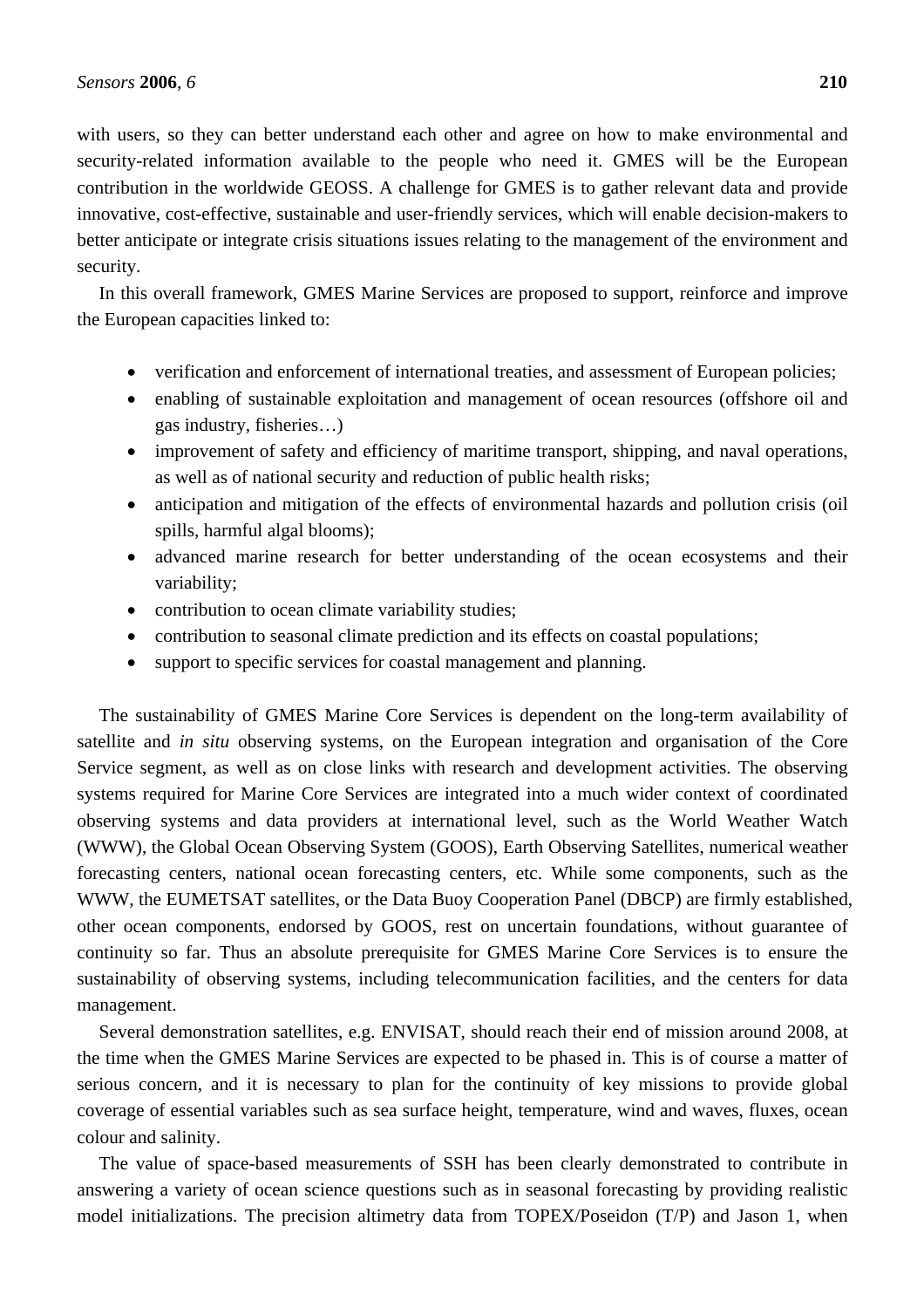calibrated precisely with tide gauge measurements, have provided the ability to monitor the rate of sea level change with a projected accuracy of less than one millimetre per year [3]. Continuation of the precision altimeter missions in the T/P - Jason orbit is necessary for sustaining this level of accuracy in monitoring long-term sea level change. Although adequate for many other applications, altimetry from the planned National Polar-orbiting Operational Environmental Satellite System (NPOESS) will not achieve this level of accuracy.

Four altimeter missions are flying at this time: T/P, Jason-1, Envisat, and Geosat Follow-on. By 2008, it is possible that the only altimeter flying will be Jason-2. Two different solutions can help achieving the space and time requirements of observations to provide adequate resolution: a constellation of several nadir altimetry satellites (see [1] for instance) or the use of wide swath altimetry (onboard one platform) with at least a ten km resolution and 200 km swath (Rodriguez and Pollard [4], Enjolras et al. [5]). Throughout this paper, only the first solution will be considered.

# **3. The need for high resolution ocean topography measurements to observing ocean mesoscale dynamics**

Following Chelton and Schlax [6], the most problematic features of ocean circulation from the perspective of altimeter sampling are the mesoscale eddies and fronts that are of interest in the seasurface height (SSH) and ocean velocity fields. These features are essential to understanding the dynamics of ocean circulation on all space and time scales. Theoretical studies of the cascade of energy over scales from 100-1000 km have always suffered from the lack of high-resolution observations. Numerical model simulations indicate that, in many regions of the world ocean, this mesoscale variability plays a key role in the large-scale ocean circulation and climate variability in the form of eddy transport of momentum in eddy-mean flow interaction and in the form of meridional eddy transport of heat. Global synoptic observations of the eddy field have never been available to test the accuracy of the model simulations.

Despite all the progress made through the last decade, there is still much to learn from altimeter data for mesoscale variability studies. Following Le Traon [7], investigations that could be carried out include:

- More detailed comparisons of altimetry with eddy resolving models (including comparison of higher order statistics such as frequency/wavenumber spectra and Reynolds stresses);
- Regional characterization of the three dimensional frequency/wavenumber of sea level (and velocity) and relationship with forcing fields and dynamics; Relationship with turbulence theories;
- Better characterization of seasonal/interannual variations in eddy energy and relationship with forcing fields (mean current instabilities, winds);
- Phenomenological (global) characterization of eddies (eddy census): size, rotation, diameter, life time, propagation, etc. and relationship with theories and models.
- Detailed dynamical structure of eddies. Estimation of the vorticity field (in and out of the eddy), divergence and deformation fields. Use in synergy with high resolution sea-surface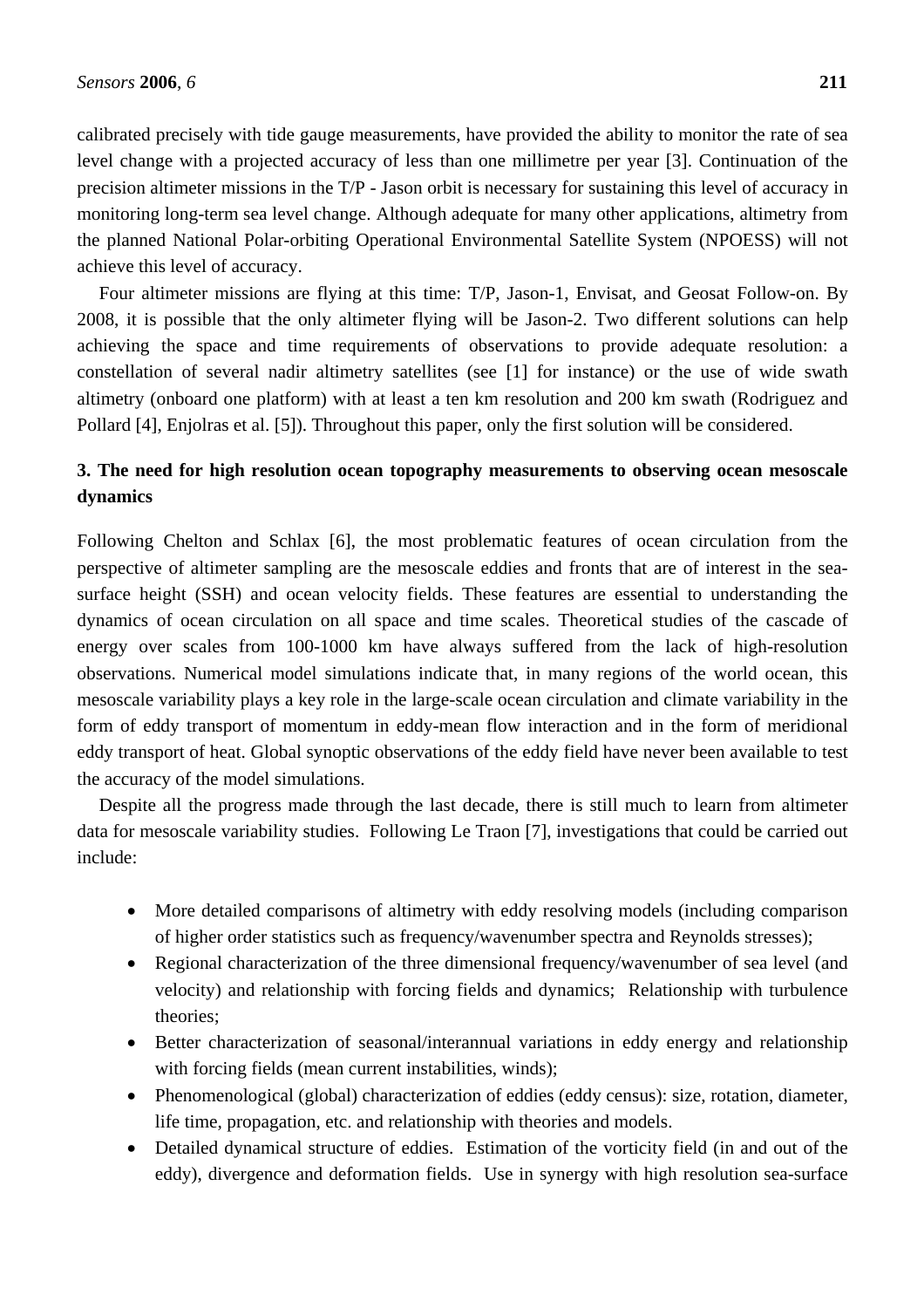temperature (SST) and ocean color images. Estimation of vertical circulation and biogeochemical coupling.

- Relation and interaction between eddies and Rossby waves.
- Eddy heat fluxes (in combination with SST remote sensing data). Contribution to the total heat fluxes.
- Eddy mean flow interaction. Role of eddies on the general circulation and climate.

All above studies would benefit from higher space and time resolution.

One should note that the best use of high resolution altimetry data will be when they are assimilated with in-situ and other remote sensing data into global eddy resolving models (and nested shelf/coastal models). This will indeed open a large range of scientific (see above) and operational applications. In particular, the capability of providing precise velocity estimations will be of great importance for operational applications (offshore, fisheries, marine safety, etc.)

Empirical analysis and data assimilation approaches will be used in the next section to derive and justify mission requirements in terms of ocean mesoscale observations.

#### **4. Deriving mission requirements for ocean meso-scale applications**

# *4.1 Merging multiple altimeter missions to map ocean mesoscale signals*

Mapping the ocean mesoscale variability can be performed through optimal interpolation methods which use an a priori knowledge of the space and time scales of the ocean signal. When data are mapped onto a regular space/time grid using such interpolation methods, the along-track long wavelength errors (or high-frequency ocean signals) can induce artificial cross-track gradient at smaller scales and thus spurious eddy signals [8]. The effect is particularly important in low eddy energy regions and when several altimeter data sets are merged. Along-track long wavelength errors can also lead to other serious problems. A well-known example comes from GEOSAT for which errors in the tide correction were aliased to produce spurious Rossby wave like signals in the mapped data [9]. To minimize these problems, the mapping method should either take into account an along-track long wavelength error (i.e. a correlated noise due to orbit, tidal or inverse barometer residual errors) or the long wavelength errors should be removed before mapping [8]. Merging multi-satellite altimeter data sets is generally necessary to map the mesoscale variability. To merge multi-satellite altimetric missions, it is first necessary to have homogeneous and cross-calibrated data sets. Homogeneous means that the same geopotential model and reference systems for the orbit and the same (as far as possible) instrumental and geophysical corrections should be used (e.g. same tidal models, same meteorological models, etc). Cross-calibrated means that relative biases and drifts must be corrected and also that the orbit error must be reduced. An effective methodology is to use the most precise mission such as T/P and Jason-1 as a reference for the other satellites [10-11]. This allows a reduction of orbit error for the other satellites to few cm rms even if the initial orbit errors are as large as 1 m rms [10].

When altimetric data have been homogenized and cross-calibrated, the next step is to extract the sealevel anomaly (SLA) for the different missions. It is preferable that the SLAs from different missions be calculated with respect to the same ocean mean using a common reference surface (e.g. either a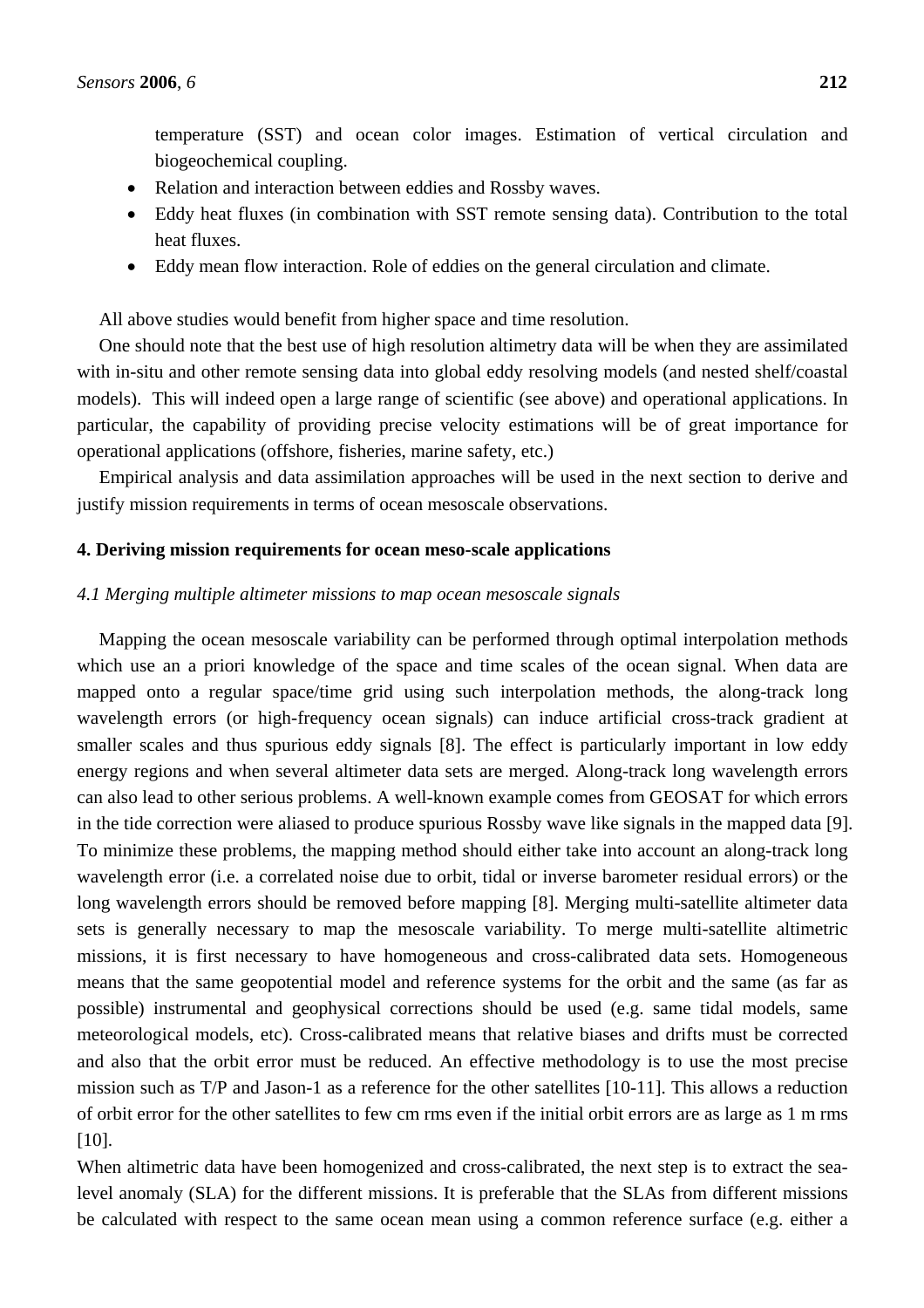very precise mean sea surface or mean profiles consistent between the different missions). The final step is to merge the SLAs from the different missions via a mapping technique. Ducet et al. [12] provide a detailed analysis of T/P and ERS-1/2 merging over a five year period, in particular to quantify the contribution of merging in the description of the ocean mesoscale circulation.

## *4.2. Ocean mesoscale mapping capabilities*

Le Traon and Dibarboure [13] have quantified the mesoscale mapping capability when combining various existing or future altimeter missions in terms of SLA and zonal (U) and meridional (V) velocity. Their main results are as follows:

- There is a large improvement in sea level mapping when two satellites are included. For example, compared to T/P alone, the combination of T/P and ERS has a mean mapping error reduced by a factor of 4 and a standard deviation reduced by a factor of 5.
- The velocity field mapping is more demanding in terms of sampling. The U and V mean mapping errors are two to four times larger than the SLA mapping error. Only a combination of three satellites can provide a velocity field mapping error below 10% of the signal variance.

Le Traon et al. [14] have shown that sea level mapping errors were larger than the ones derived from Le Traon and Dibarboure [13] formal error analysis by a factor of 1.5 to 2. This is mainly due to high frequency signals (periods below 20 days). In areas with large mesoscale variability, these signals represent 5 to 10% of the total sea level variance [15] and are associated with high wavenumbers. They account for 15 to 20 % of the total velocity variance. In shallow and high latitude regions, these high frequency signals account for up to 30-40% of the total sea level and velocity variance; there, part of these signals correspond to large scale barotropic motions.

To better analyze the impact of the high frequency signals on the sea level and velocity mapping, Le Traon and Dibarboure [16] systematically computed the mapping errors on the instantaneous fields and on 10-day averaged fields for various satellite configurations. Their main finding is the role of high frequency signals in the error budget. Since these signals cannot be resolved with any of the configurations they assumed (up to 4 Jason-1- like satellites in an interleaved orbit pattern), they strongly limit the mapping accuracy. As a result, the velocity mapping errors always remain larger than about 15-20% of the signal variance even for a four satellite configuration.

#### *4.3. Analysis from a data assimilation perspective*

Data assimilation is a powerful means for a dynamical interpolation of data and may be used to assess the spatial and temporal requirements of a satellite system (e.g. using a model forecast as an a priori knowledge instead of climatology). Demonstrating the value of data assimilation is the central objective of GODAE, the Global Ocean Data Assimilation Experiment [17]. Providing general requirements from a data assimilation perspective is, however, a difficult issue. Since the first steps in these directions [18-20], much progress has been made, and much more consistent results are today displayed regardless of the data assimilation techniques or/and the numerical models used.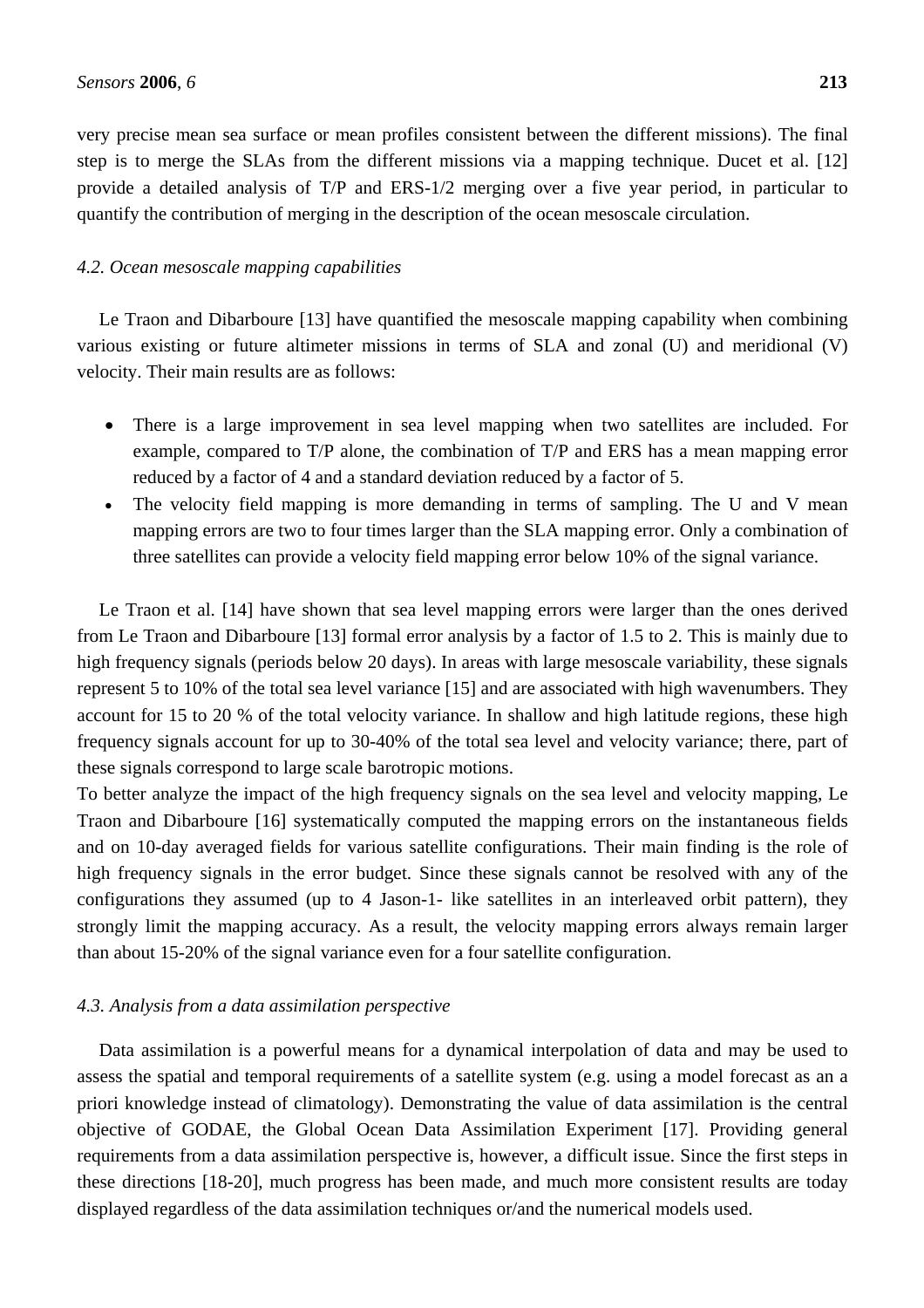In the following, we refer to data assimilation experiments based on the SEEK (Singular Evolutive Extended Kalman) filters, a family of reduced order Kalman filters in which the estimation error is expressed in terms of a sub-space that evolves with time according to the ocean dynamics [21-23]. These experiments were performed in the frame of the GAMBLE (Global Altimeter Measurements By Leading Europeans) project [24]. The model configuration is that of a simplified double-gyre system driven by surface wind, which includes a western boundary current zonally propagating across the ocean basin and generating mesoscale eddies. This mimics with a very good statistical similarity the eddy-active general circulation of the ocean in the mid-latitudes, such as the Gulf-Stream system. The general strategy of the numerical experiments is that of the Observing System Simulation Experiments (OSSE). Twin assimilation experiments are realized using several observing systems based on one, two and three altimeters flying simultaneously. The assumed satellite mission parameters are those of T/P, Jason and ERS. Data collected along tracks are pooled together at regular interval (typically a few days) to perform the analyses synoptically. Observation errors consistent with those of real data are added as a random signal to the pseudo-observations.

The comparison between error statistics calculated for the various multi-satellite relative phasing scenarios (time offset only, space offset only, space/time offset, parallel flights) and other mission parameters such as altitude, allows to draw a number of conclusions:

- The addition of a second altimeter improves the reconstruction of the mesoscale circulation by an amount comprised between 18% and 28% depending on the mission parameters. The addition of a third satellite makes an additional improvement which is between 10% and 16%, again depending on the flight configuration.
- A three-day interval between successive analyses appears to be better than smaller (one day) or longer assimilation periods (ten or twenty days).
- The observing scenarios in favour of spatial sampling (interleaved tracks, or space offset) compete very well with those in favour of temporal sampling (time offset).
- The "best" observing scheme may be different if the variable of interest is related to the surface circulation, or to the deep fields.
- The dynamical modes intensified at intermediate depth require more than two satellites to be determined without ambiguity; in a dynamical context, the lack of information concerning these modes might affect the three-dimensional flow field globally, and therefore limit the quality of the estimation near the surface as well.
- In a three satellite constellation with a specified inclination, the increase of altitude has a negative effect on the performances.

Overall, the results using three satellites confirm other studies indicating that a third satellite is necessary to control the mesoscale features satisfactorily. However, the selection of the optimal configuration is not trivial.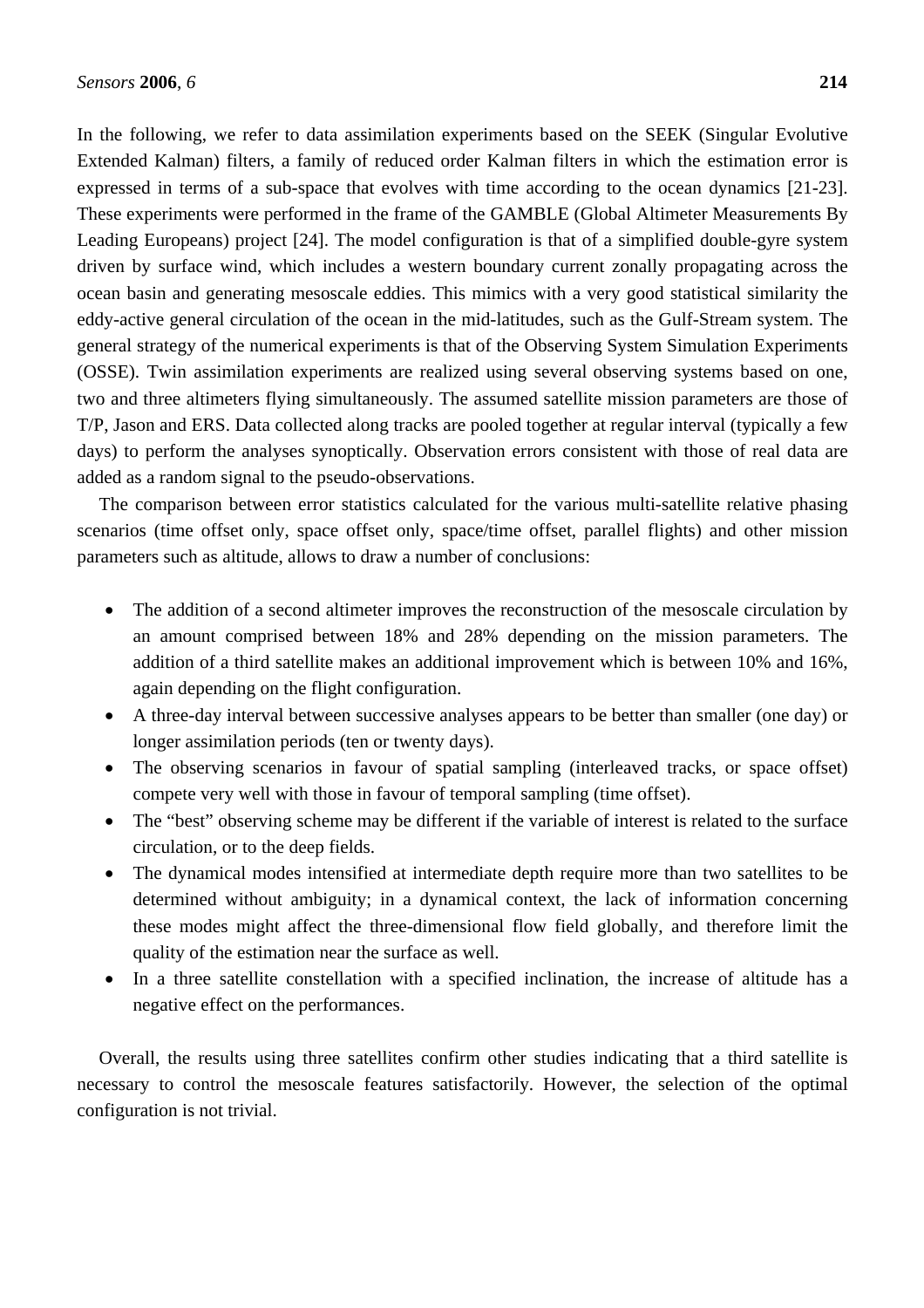## *4.4 Resulting requirements for mesoscale measurements*

From these and other (e.g. [25-26]) studies, the following refined requirements for mesoscale applications can be derived in terms of constellations of nadir altimetry satellites:

1. The minimum requirement is to continue flying a two satellite configuration (after Jason-1 and ENVISAT) with one long-term reference mission (Jason series). A two-satellite configuration provides already a good representation of the mesoscale variability (sea level mapping errors of the order of 10% of the signal variance). However, it cannot provide a sufficiently accurate estimation of the velocity field (e.g. below 10% of the signal variance) and will not allow to track small eddies (e.g. diameter below 100/150km).

2. This can be very significantly improved with an optimised three satellite configuration. Compared with the Jason-1 and ENVISAT tandem (or T/P+ERS), such configurations would allow a reduction of sea level and velocity mapping errors by a factor of about 2 to 3. It is also likely to partly resolve the large scale high frequency barotropic motions (see for instance [27]). Possible orbit configurations could be based on the Jason pattern with interleaved ground-tracks (which would yield a track separation of about 100 km at the equator and a repeat period of 10 days), or an ENVISAT orbit with all three satellites overflying the same ENVISAT ground tracks (which would yield a track separation of about 80 km at the equator and a repeat period of 35/3 days). The Jason orbit based scenario is slightly better for mapping the meridional velocity field but the ENVISAT orbit based scenario has the advantage of providing measurements at high latitudes.

3. To further improve the mapping quality (which is needed for some of the envisioned scientific and operational applications), it is required to resolve the high frequency and high wavenumber signals, i.e. sample the ocean with a time sampling below 10 days and 100 km. This is likely to require a constellation of more than six satellites and/or use different concepts for satellite altimetry such as wide swath techniques as described in  $[4-5]$ .

Given the previous results, the coming sections will then describe the technical details of an original Ka band altimetric payload that could be embarked on micro-platforms so that getting constellations of such payloads in orbit could be cost-effective.

# **5. The AltiKa payload**

The AltiKa payload includes :

- a Ka-band altimeter (35.5-36 GHz)
- a dual-frequency radiometer (23.8/36.8 GHz),
- a DORIS receiver,
- a Laser Retro-reflector Array (LRA).

The main instrument of the payload is the Ka-band radar altimeter. This altimeter is derived from the Poseidon altimeter and operates at 35.75 GHz. A dual frequency microwave radiometer (23.8 and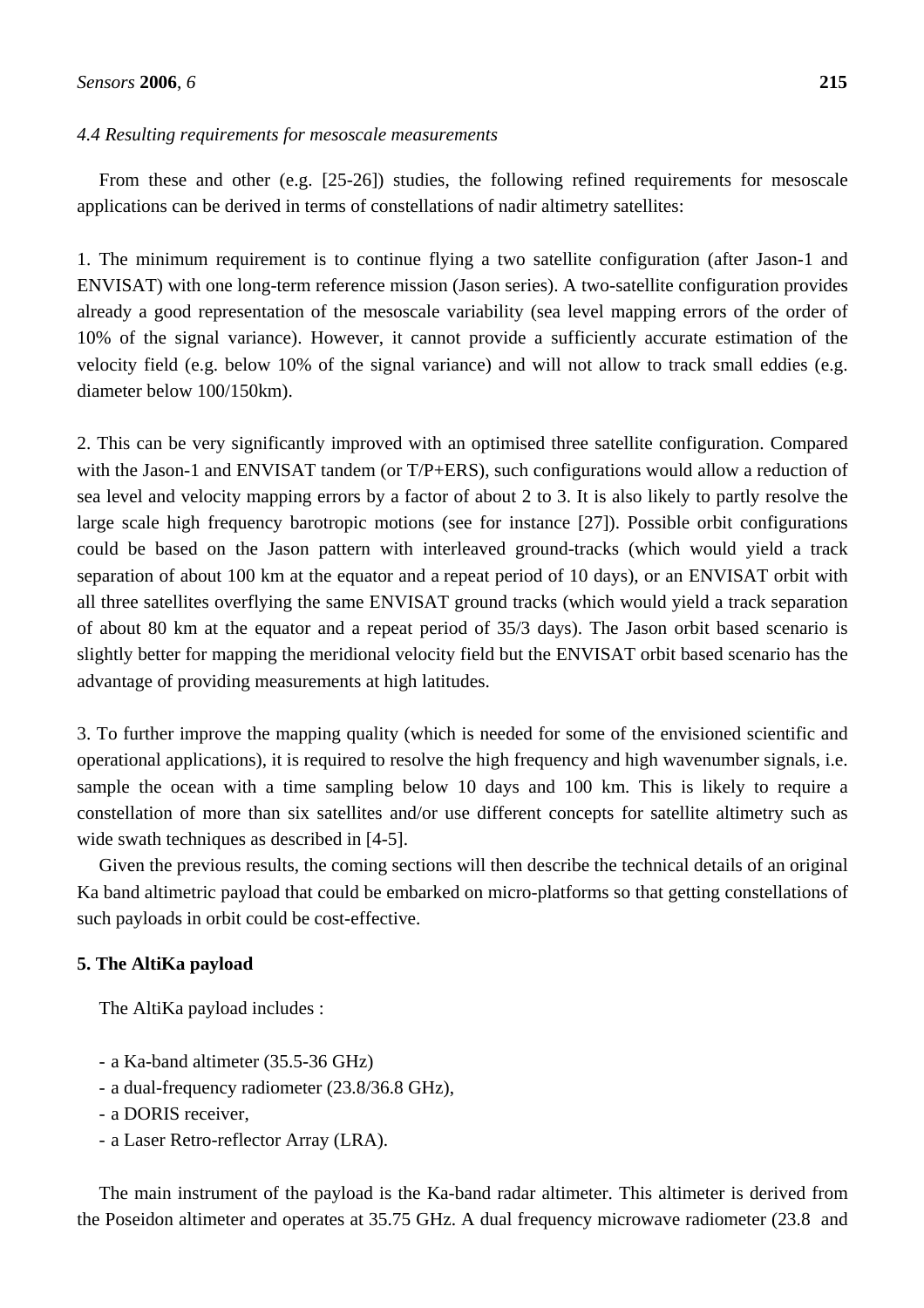36.8 GHz) is embedded in the altimeter. A detailed description of the altimeter / radiometer instrument is given in section 6.

To achieve adequate orbitography performances, it is proposed to embark a DORIS (Doppler Orbitography and Radiopositioning Integrated by Satellite) receiver [28]. The receiver that is envisaged for an AltiKa mission is the most modern and compact one which is developed for the Jason-2 mission. DORIS is a dual-frequency system (400 MHz and 2 GHz) based on network of emitting ground beacons spread all over the world. The DORIS on-board package is composed of:

- a dual-frequency antenna (omnidirectional antenna located on the nadir face of the satellite),

- a BDR which is composed of two DORIS chains in cold redundancy accommodated inside the same electronic box. Each DORIS chain includes a MVR (Mesure de Vitesse radiale) unit achieving beacon' signals acquisition and processing, navigation, Doppler measurements storage and formatting, electrical satellite interfaces management functions, and a USO (Ultra-Stable Oscillator) delivering a very stable 10 MHz reference which is also used by the altimeter.

A laser retroreflector array (LRA) will also be implemented on the payload, in order to calibrate the precise orbit determination system and the altimeter system several times throughout the mission. The LRA is a passive system used to locate the satellite with laser shots from ground stations with an accuracy of a few centimetres.

Mass and power budgets (see below) are such that the payload can be accommodated either on a micro-satellite, either as a passenger on opportunity missions.



**Figure 1.** Instrument block diagram.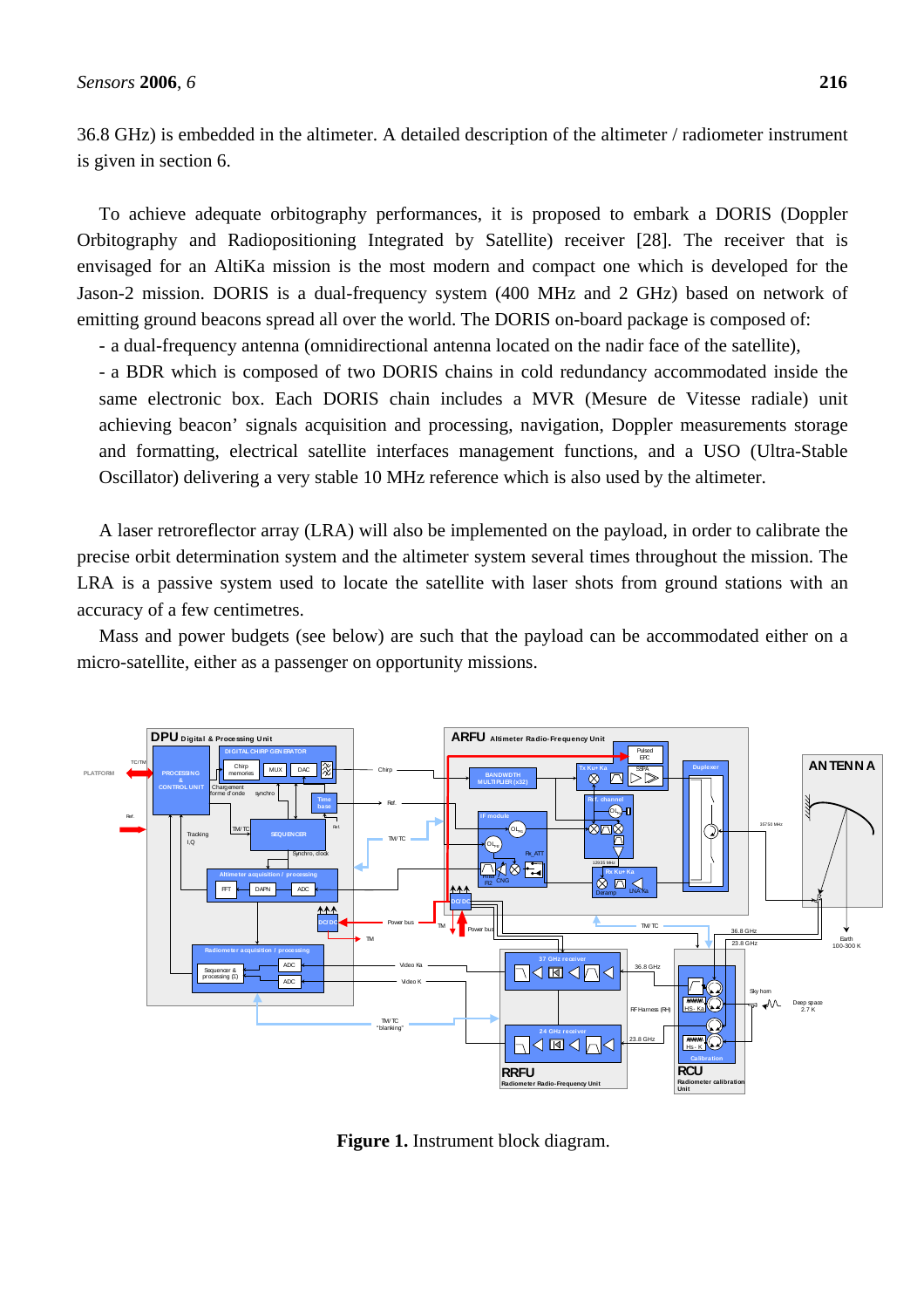# **6. Instrument description**

A preliminary definition study of a coupled altimeter-radiometer instrument was performed in 2001-2003 with the support of Alcatel Space [29-30]. The following description is based on the results of this study.

The proposed architecture for the Ka-band altimeter is based on the classical deramp technique for pulse compression. The AltiKa altimeter is based on proven concepts and already developed subsystems, as it inherits a lot from Siral (European Space Agency CRYOSAT mission) and Poseidon-3 to fly on the JASON-2 mission.

 The radiometer is of the total power type and is based on the direct detection principle. The altimeter and the radiometer share the same antenna.

# *Description of the different units*

As shown on the block diagram (see Figure 1), the instrument is made of 5 units.

• The Digital and Processing Unit (DPU)

The Digital unit is composed of 5 boards and the mother board.

- The chirp board (see Figure 2) contains the digital chirp generator, the sequencer (ASIC), and the time base which converts the 10 MHz reference from Doris to a 160 MHz reference. There is a high recurrence from the ESA CRYOSAT/SIRAL interferometric altimeter instrument for this board.



**Figure 2.** Chirp / sequencer / time base board.

- The altimeter processing board is very similar to the POSEIDON-3 one to be flown on Jason-2. The main elements are an ADC (Analog to Digital Converter), a DAPD (Digital Amplitude Phase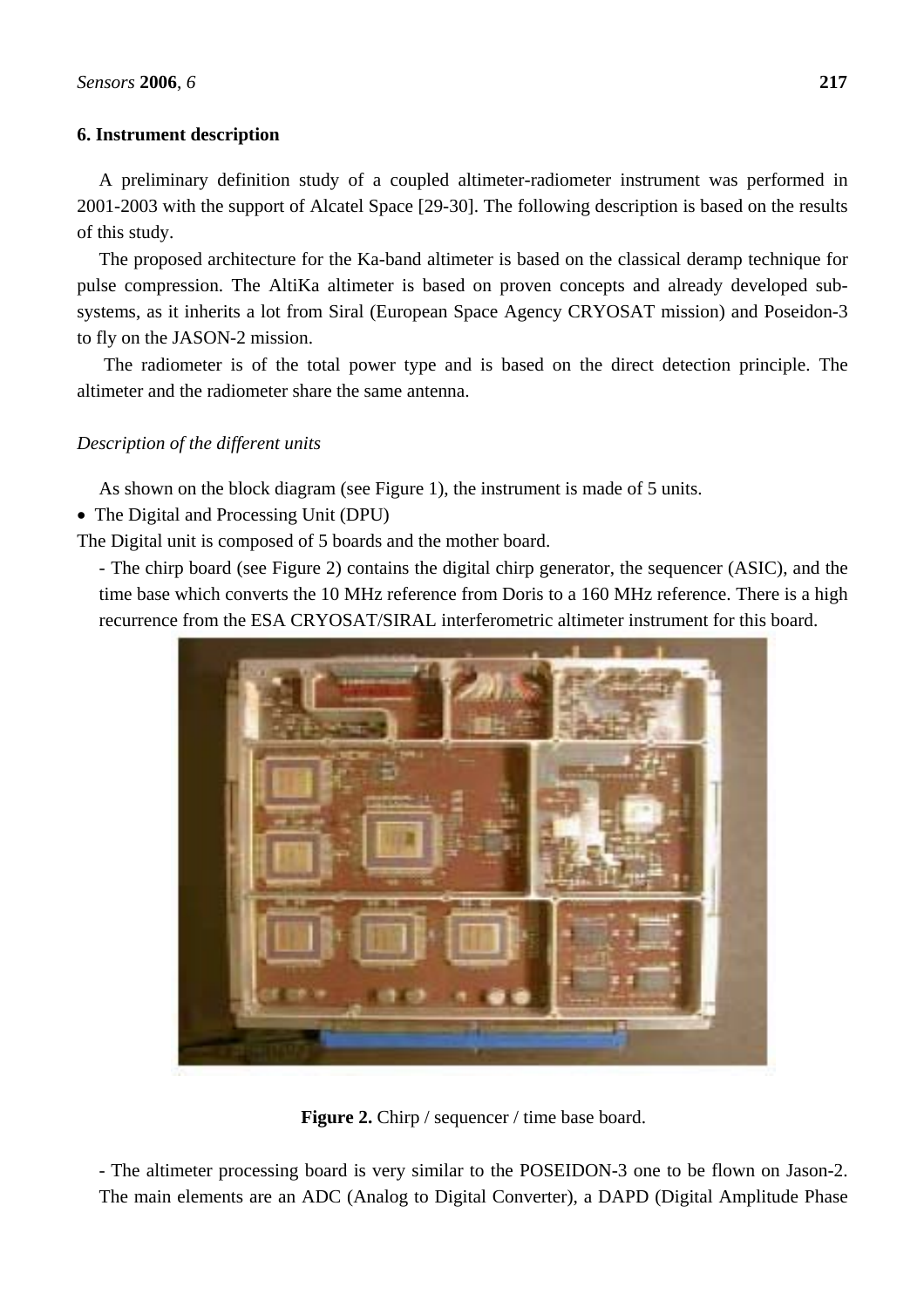-

Demodulator), the FFT 128 points ASIC, the RAM to be used for high data rate mode, the time averaging function (accumulation of elementary waveforms in order to reduce the speckle noise)

- The DSP board which contains the DSP21020 board (SIRAL recurrence)
- The DC/DC board (based on SIRAL)
- The Radiometer processing board is a new development
- The Altimeter Radiofrequency Unit (ARFU)

The Altimeter Radiofrequency Unit is based on POSEIDON-2/3 modules (with no C-band ).

- The bandwidth multiplier module is adapted to 500 MHz bandwidth from POSEIDON-3.

The transmission (Tx) module structure (Tx Ku + Tx Ka + SSPA module and EPC + Ka LO (Local Oscillator) is recurrent from POSEIDON-3 with some internal adaptations. The SSPA (Solid State Power Amplifier) is a new development: indeed, a 2 Watt High Power Amplifier (HPA) is needed for the link budget, which represents a state of the art device.

- The reception (Rx) module (Rx Ku + Rx Ka + reference chain + LO Ku + deramp function) is recurrent from POSEIDON-3 with some internal adaptations.

- The Intermediate Frequency (IF) module (Digital gain application + anti-aliasing filter + LO) is fully recurrent POSEIDON.

- DC/DC module is based on POSEIDON-3 module

- The duplexer (see Figure 3) is the interface between the antenna, the transmission module (Tx) and the reception module (Rx). It is similar to POSEIDON-3 Ku duplexer.



**Figure 3.** Altimeter Ka-band duplexer.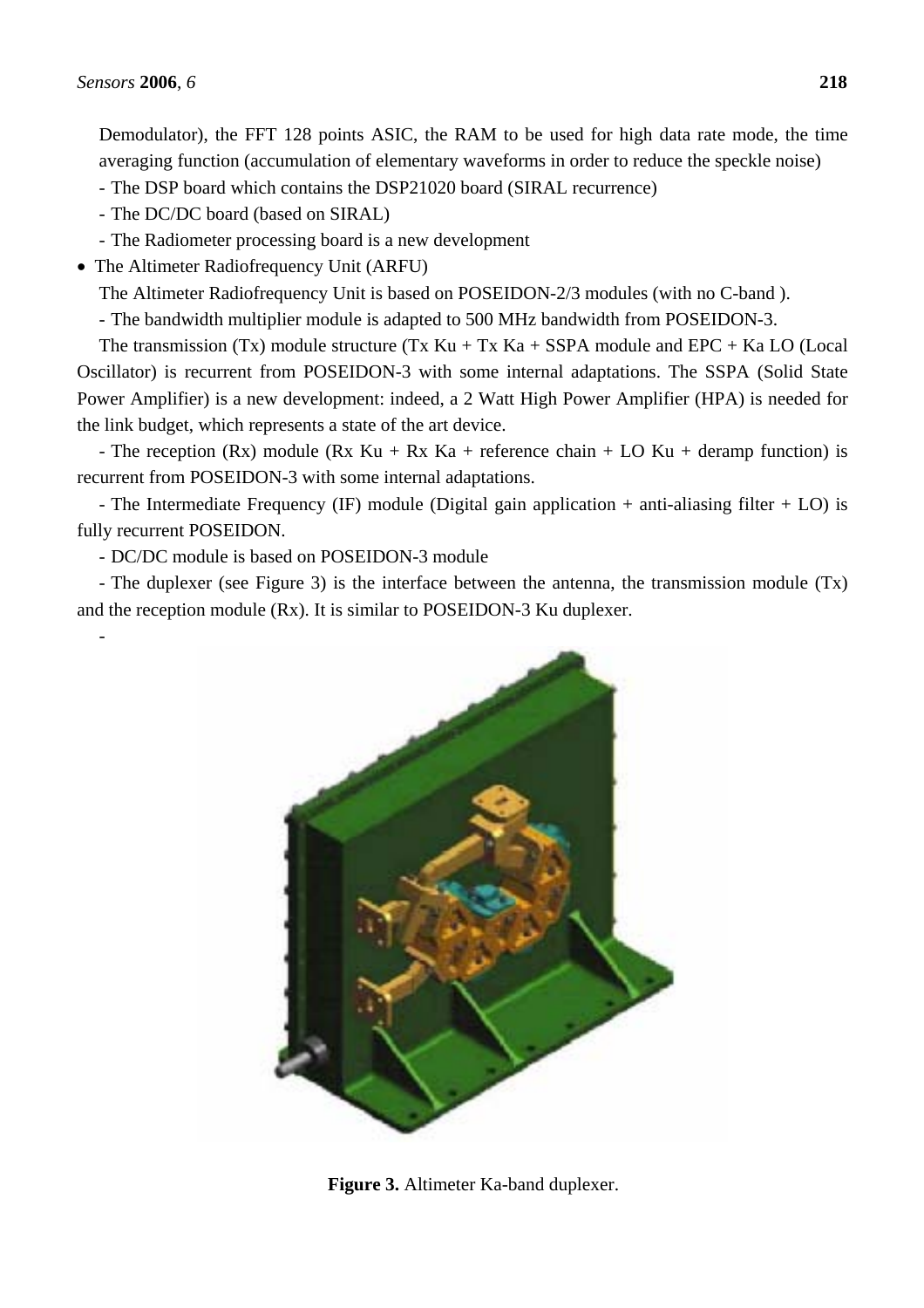# • Antenna

The antenna is composed of a fixed offset reflector with a 1 m aperture, a 0.7 m focal length and a 0.1 m offset, a three-band feed (35.5-36 GHz; 23.6-24 GHz; 36.6-37 GHz) and a sky horn pointing to deep space, thus providing a cold temperature reference to the radiometer.

Separation of the radiometer polarization from the altimeter polarization, and separation of Ka altimeter and radiometer channels through discrimination of polarization have been achieved by designing dedicated polarisers.



1.3km 1.3km 1.3km 1.3km 1.3km 1.3km 1.3km 1.3km 1.3km 1.3km



**Figure 4.** Radiometer measurement cycle (A) and Radiometer calibration unit (B).

The main antenna performances can be summarized as follows:

- Altimeter: gain >49.3 dB and 3-dB aperture <0.6°

- Radiometer 3-dB aperture : 0.8° at 23.8 GHz and 0.6° at 36.8 GHz

SLL <-25 dB leading to a beam efficiency of 96 to 98 %

# • Radiometer Radiofrequency unit

The radiometer is a total power radiometer with direct detection. The radiometer radiofrequency unit consists of two RF receivers. These receivers will be the same as the ones used in the framework of the MEGHA-TROPIQUES mission on the MADRAS radiometer. They are developed by ASTRIUM-F.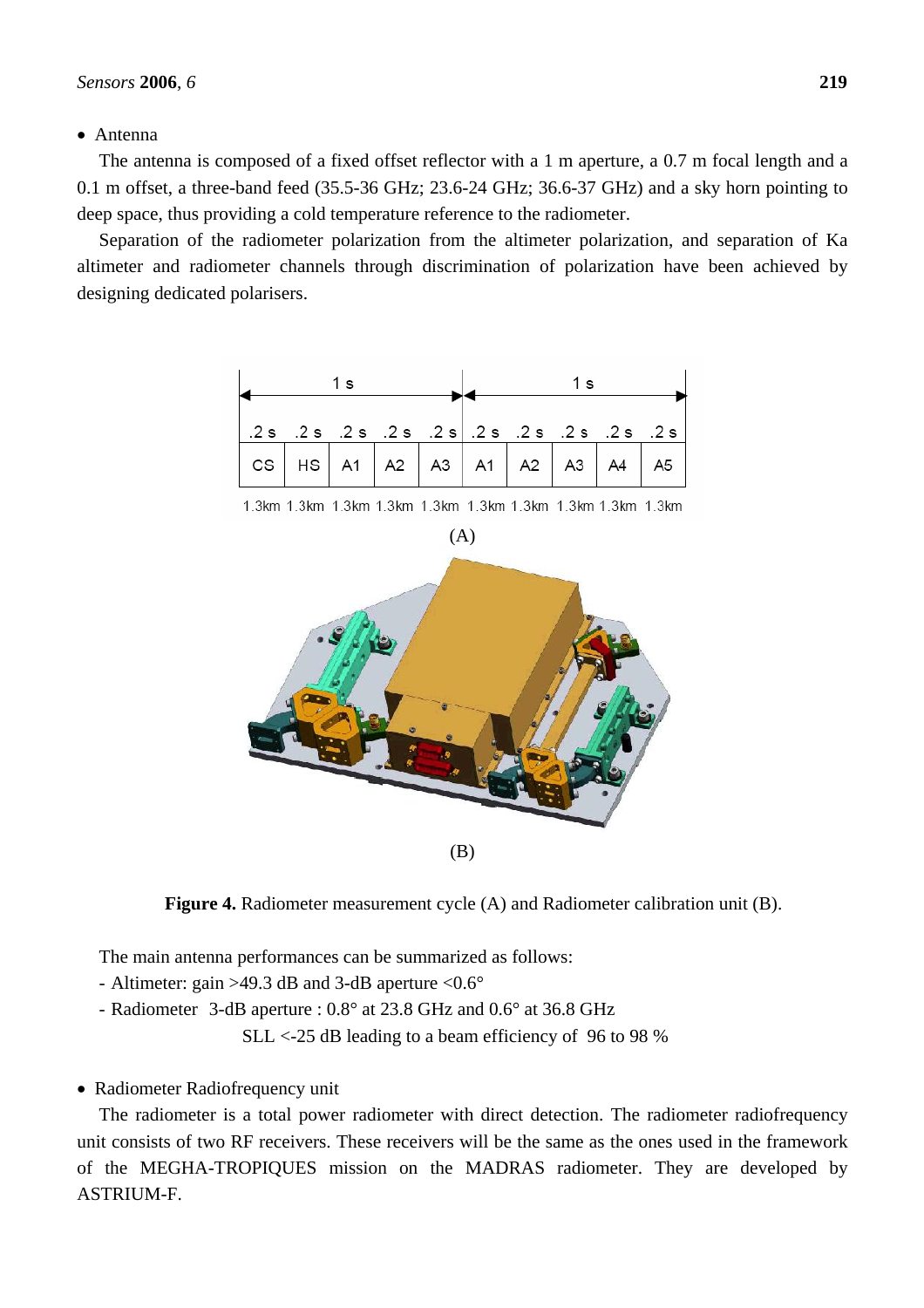# • Radiometer calibration unit

The radiometer must be switched-off during radar altimeter emission. The radiometer measurement cycle is shown on the left panel of Figure 4. In the nominal mode, radiometer receivers measure antenna temperatures (A1 to A5). In the internal calibration mode, receivers are either connected to a sky horn pointing to deep space (cold reference) (CS) or to a load at ambient temperature (hot reference) (HS). This internal calibration can be performed every few seconds. Measured temperatures are averaged over 200 ms. The radiometer calibration unit (right panel of Figure 4) performs altimeter bandwidth filtering and commutation to calibration sources.

# *Instrument characteristics*

Table 1 displays a summary of the main parameters and budgets of the coupled altimeter/radiometer instrument.

| <b>Parameter</b>                     | <b>Value</b>                               |
|--------------------------------------|--------------------------------------------|
| Altimeter band                       | 35.75 GHz $+$ 250 MHz                      |
| Pulse bandwidth                      | 500 MHz                                    |
| Pulse duration                       | $110 \mu s$                                |
| Altimeter Pulse repetition frequency | 4 kHz                                      |
| Echo averaging (altimeter)           | $25$ ms                                    |
| Spectrum analyser (altimeter)        | 128 points                                 |
| Altimeter Link budget                | 11 dB (sigma naught = $6.5$ dB)            |
| Antenna diameter                     | 1000 mm                                    |
| Focal length                         | 700 mm                                     |
| Offset                               | $100 \text{ mm}$                           |
| Radiometer band                      | 23.8<br>GHz<br>200<br><b>MHz</b><br>$^{+}$ |
|                                      | $36.8$ GHz + $200$ MHz                     |
| Radiometric resolution               | $<$ 0.5 K                                  |
| Radiometric accuracy                 | $<$ 3 K                                    |
| Radiometer averaging                 | 200 ms                                     |
| Mass (altimeter+radiometer)          | $<$ 33 kg                                  |
| Power                                | $<76$ W<br>consumption                     |
| (altimeter+radiometer)               |                                            |

# **Table 1.** Altimeter / radiometer parameters and budgets.

# *Instrument main modes*

• Calibration modes

Two calibration modes are available on the instrument. First, the Calibration 1 mode provides the altimeter point target response (complex spectrum). The transmission channel is looped back to the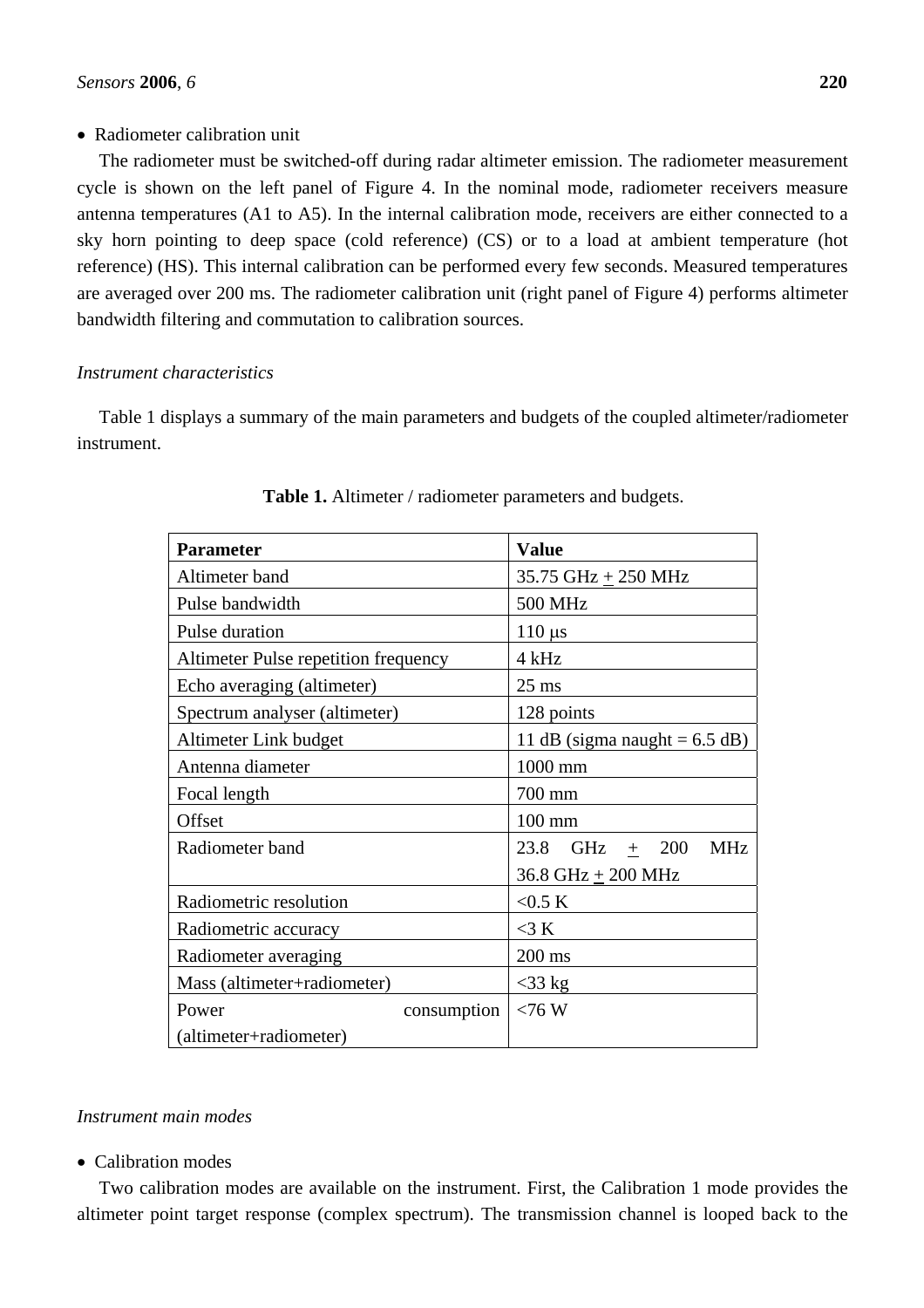corresponding receiver input through the calibration attenuator. In order to obtain a high resolution for this response, the central frequency of the spectrum analyzer can be scanned by a step thinner than the frequency resolution. The second calibration mode, the calibration 2 mode, is designed to measure the receiver transfer function after deramp (in the frequency domain) by averaging the natural thermal noise in the reception channel over a long period. Altimeter analysis window has to be positioned to a range that guarantees the absence of returned echoes.

These calibrations are available by ground telecommands. The results will be used in the ground processing in order to take into account the signature of the instrument.

## • The nominal acquisition and tracking modes

Several options are available to run these modes, as a new experimental processing feature will be implemented AltiKa (as well as on the Jason-1 POSEIDON-3 altimeter): the coupling of the altimeter with the so-called DORIS/DIODE navigator (see [31] for instance, for a description and performances of the DIODE navigator onboard Jason-1). Indeed satellite position and velocity bulletins from this DORIS/DIODE navigator are available on board every 10 seconds. The idea is to use this information in the altimeter processing, either in acquisition or in tracking mode. The aim of this new mode is to improve the behavior of the instrument in coastal regions and above in-land waters. It shall be noted that the GLAS (Geoscience Laser Altimeter System) instrument onboard the ICESat platform already uses GPS (Global Positioning System) measurements and an onboard Digital Elevation Model (DEM) to control capture of the digitized laser echo return waveform on every pulse [32].

## *In terms of the acquisition mode:*

The acquisition mode aims to detect the useful signal and initialize the position of the analysis window whenever the instrument is powered up or loses track. The first phase consists of exploring all the possible altitudes and locking the tracking loops. Two options may be used for the Ka band altimeter. In the classical acquisition mode,  $a \pm 25$  km range window is run through until a waveform is detected. In an experimental acquisition mode, a very narrow range window could be used around the altitude provided by DIODE.

## *In terms of the tracking mode:*

Because the satellite altitude can change rapidly (1 meter in 50 ms) as well as the backscatter coefficient (due to varying sea state, wind conditions, …), which leads to a change in the return power, echoes have to be "power tracked" and "range tracked". The tracking algorithm computes estimates based on 25 ms accumulated waveforms. Indeed, in order to reduce the speckle noise, waveforms are accumulated before their processing and transmitting to the ground. About 100 elementary return pulses are accumulated, which corresponds to a cycle of 25 ms.

In order to maintain the echo power level at a constant level after accumulation and FFT, an AGC (Automatic Gain Control) loop  $(1<sup>st</sup> order loop)$  is first used.

Then, in order to remain correctly positioned within the frequency analysis window and to make a correct summation for each range gate from one pulse to the next, a 2nd order range tracking loop is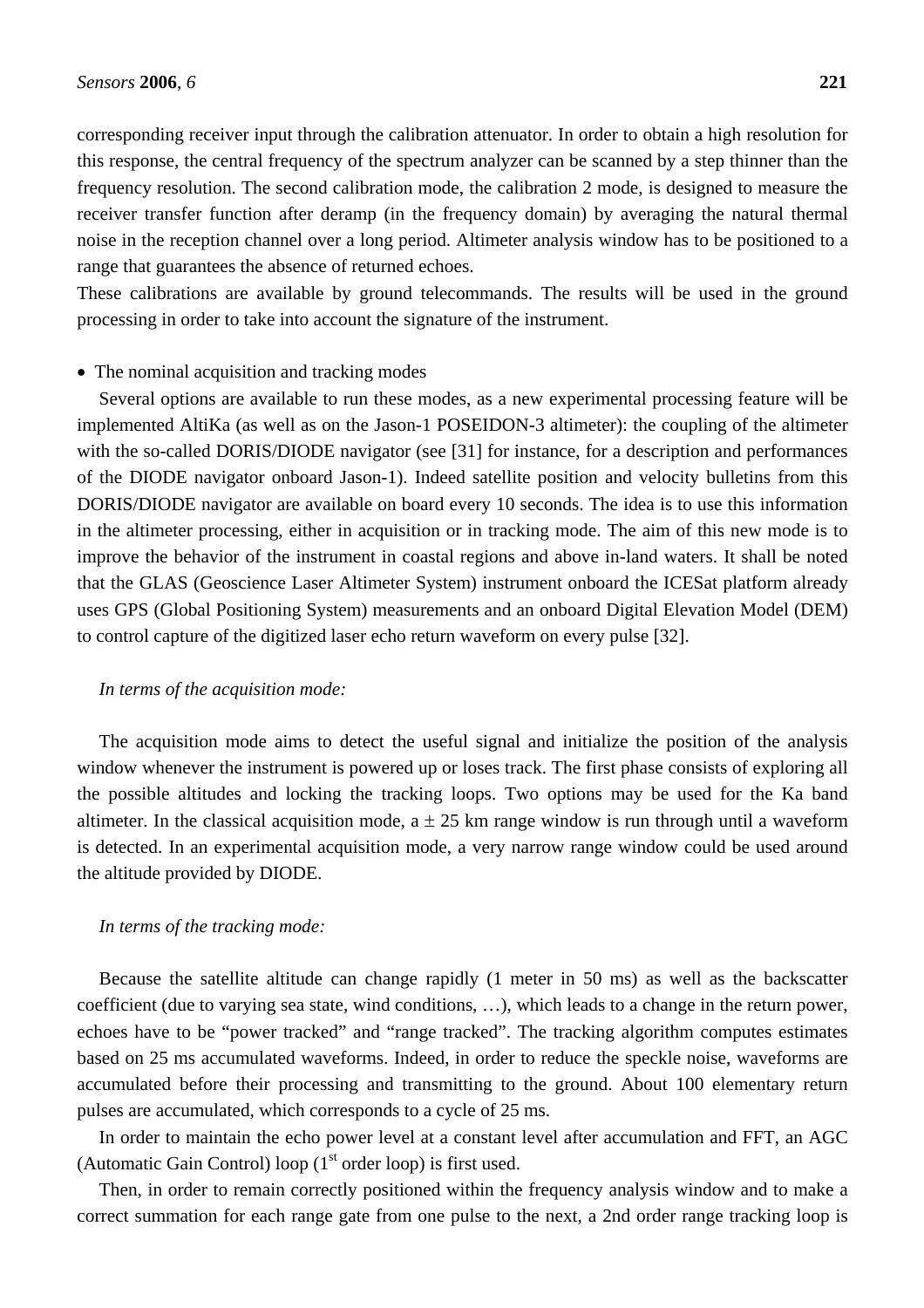used to maintain the waveform front slope at a determined range gate. In addition to a classical POSEIDON type algorithm, an experimental tracking mode using the DIODE information can be used. In the latter case, the range instruction is processed by using the DIODE altitude and an additional onboard data set containing the elevation of the surface. This means that to perform this "open" tracking process, a DEM providing the height above the geoïd at the nadir point along the whole orbit has to be stored on board the altimeter.

Last characteristic to mention is that a high data rate mode will be available on AltiKa. It will provide complex in phase and in quadrature waveforms at the PRF rhythm and will be used to analyze speckle and echo characteristics in transition regions.

# *Accommodation*

The instrument can be accommodated on a micro-satellite or as a passenger on an opportunity mission.

The feasibility of the accommodation of AltiKa on a SSTL (Surrey, UK) platform has been studied. An artist view of the accommodation results is provided in Figure 5. The platform was based on a known TopSat platform.



**Figure 5.** Artist view of the SSTL platform accommodation.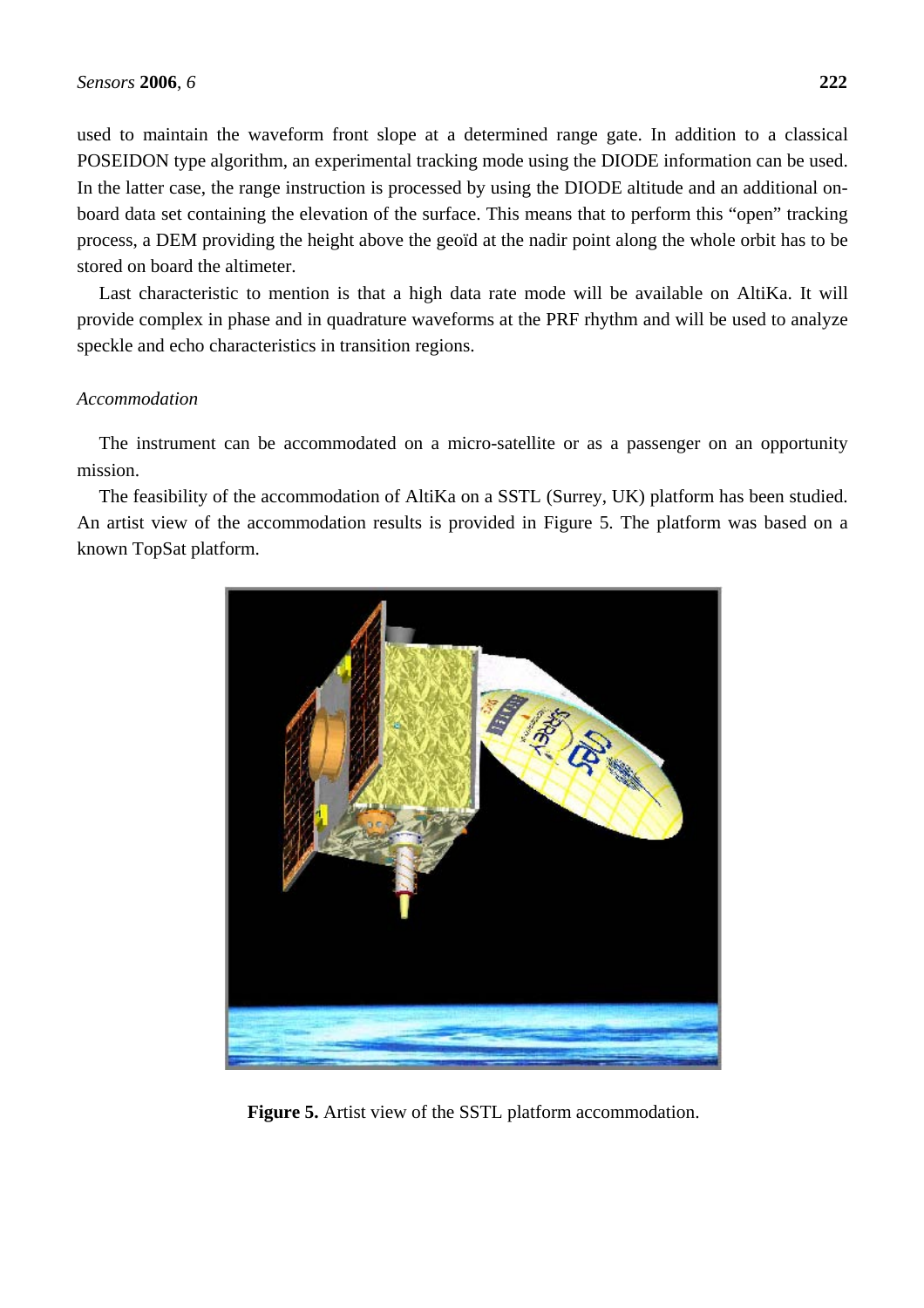#### **7. Rationale for ka-band selection**

Following is a list of items that help understanding why the Ka band has been selected for the altimeter instrument of the AltiKa payload.

#### *Technical aspects*

Selecting the Ka-band allows a larger bandwidth (500 MHz), which provides a vertical resolution of 0.3 m instead of 0.5 m in Ku-band. With such a resolution, the altimeter is close to a beam limited one: there is no 'plateau' in the echo, since it strongly attenuates shortly after the leading edge, due to the small antenna aperture. This will greatly reduce the pollution of 'land gates' into 'ocean gates', when considering land-sea transition areas.

The shorter decorrelation time of sea echoes at Ka-band also enables to double the number of independent echoes per second compared with Ku-band altimeters. The instrument is thus designed for a high Pulse Repetition Frequency (PRF) around 4000 Hz, adjustable along the orbit.

Moreover, due to the smaller antenna beamwidth, the Brown echo has a sharper shape in Ka-band than what is obtained with conventional Ku-band altimeters. This point is illustrated on Figure 6. The antenna footprint is thus reduced: at 800 km altitude, the 3-dB footprint radius is about 4 km versus 15 km for Poseidon 2 (Jason-1). This also contributes to improve spatial resolution versus classical Kuband altimetry and to discriminate types of surface in transition zones (coastal areas, sea ice boundaries, and so on).



**Figure 6.** Waveform shapes in Ka- and Ku-bands for a 2 m significant waveheight (SWH). (Horizontal axis: Time; Vertical axis: Return Power)

All these above aspects, associated with a high performance on-board algorithm, entails a higher expected performance using altimetry in Ka-band.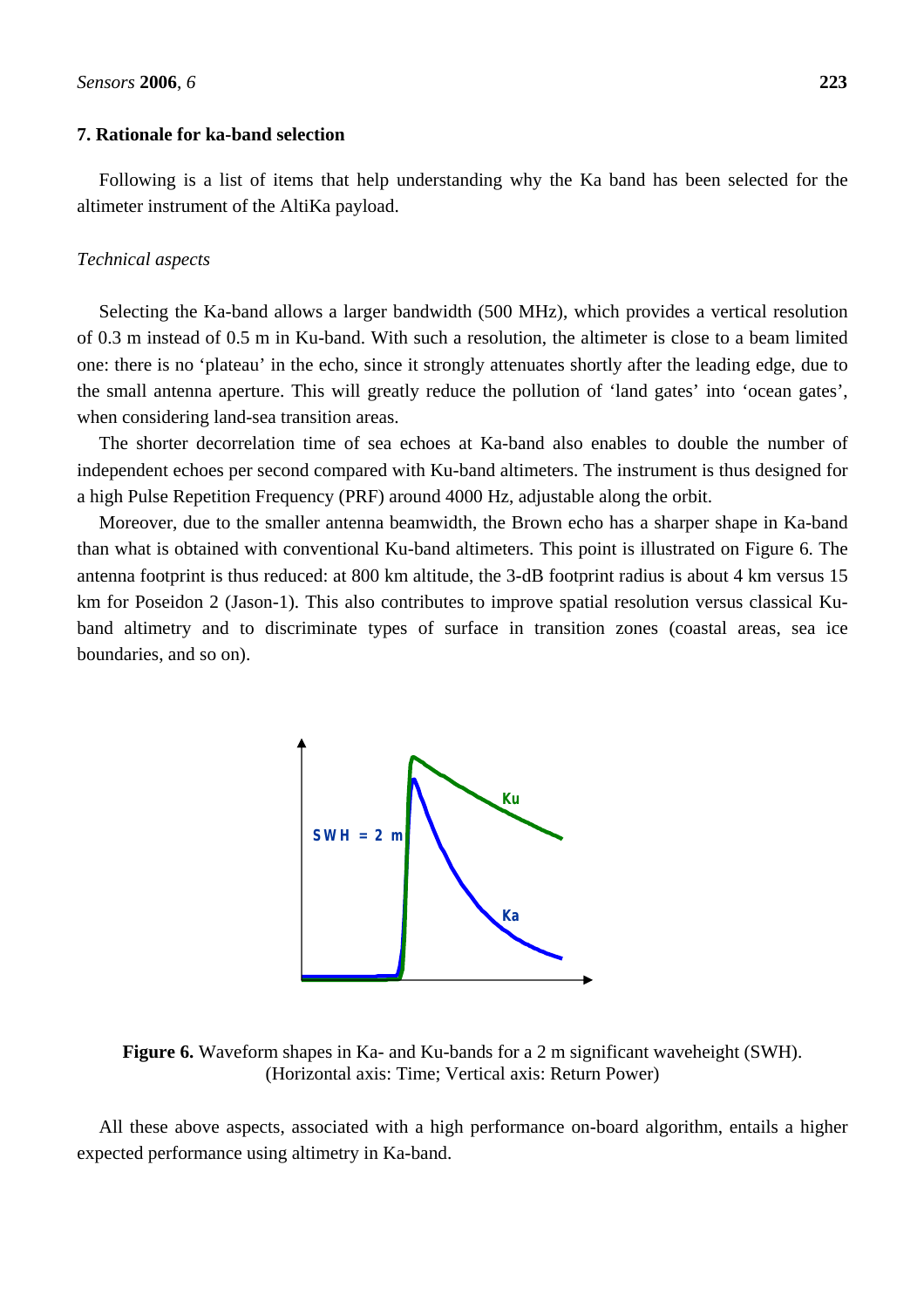## *Ionospheric aspects*

In addition, in the Ka-band, ionospheric effects are most often negligible. Indeed, the ionospheric error is inversely proportional to the square of the frequency and the typical expected effect on the range is a delay of about 0.02 ns (corresponds to 3 mm). In any case, when required, DORIS may provide a dual frequency correction in extreme and non frequent ionospheric conditions.

# *Rain issues*

Propagation of Ka-band electromagnetic waves is known to be sensitive to atmospheric conditions which may lead to significant atmospheric attenuation. This attenuation includes contributions from gazes (with values varying from  $0.4$  to  $2.1$  dB when humidity varies from 7.5 to 50 g/m3), clouds (cumulus and cumulonimbus being generally the main contributors (0.2 to 0.7 dB) to the total loss; stratocumulus may also lead to an 0.05 to 0.2 dB attenuation) and rain.

Attenuation by rain, and possibly snow, is computed from rain rate and rainfall thickness (see Table 2). Let us consider climatic zones as defined by UIT-R (Union Internationale des Télécommunications – Radiocommunications), and let us restrict our analysis to ocean and polar areas. Then, it comes that precipitation rates are less than 1.5 mm/hr during 95% of an year or even less than 1 mm/hr during 90% of the time, except in the Philippines area where figures should be doubled. (For information, if we assume a 99% figure to be the nominal specification in terms of altimeter measurement capability, then the maximum precipitation rate to be taken into account has to be increased to 12 mm/hr, or even 65 mm/hr for a 99.9% figure. This would be dramatic in terms of technical specifications of the instrument in the Ka-band).

Assuming that the data return rate is respectively 90% and 95% level, the total attenuation (2 ways) is less than 2.4 dB and 3.6 dB respectively. Reaching the 90% or even 95% data return rates is thus fully achievable without any technical difficulty.

| rate $\text{(mm/h)}$                                     | 0.1  | 0.5   |      |     |     |
|----------------------------------------------------------|------|-------|------|-----|-----|
| Attenuation due to<br>rain (dB/km)                       | 0.02 | 0.1   | 0.2  | 0.4 |     |
| Attenuation due to $\vert 0.002 \vert$<br>snow $(dB/km)$ |      | 0.015 | 0.06 | 0.2 | 1.5 |

**Table 2.** Rain rates (mm/hour) and thickness (km), as provided by UIT-R.

| Latitude                                    | ∩∘ | $30^\circ$ | $45^\circ$ | $60^\circ$ |  |
|---------------------------------------------|----|------------|------------|------------|--|
| Maximum thickness 99%   4.5<br>of time (km) |    | 3.5        |            | 0.5        |  |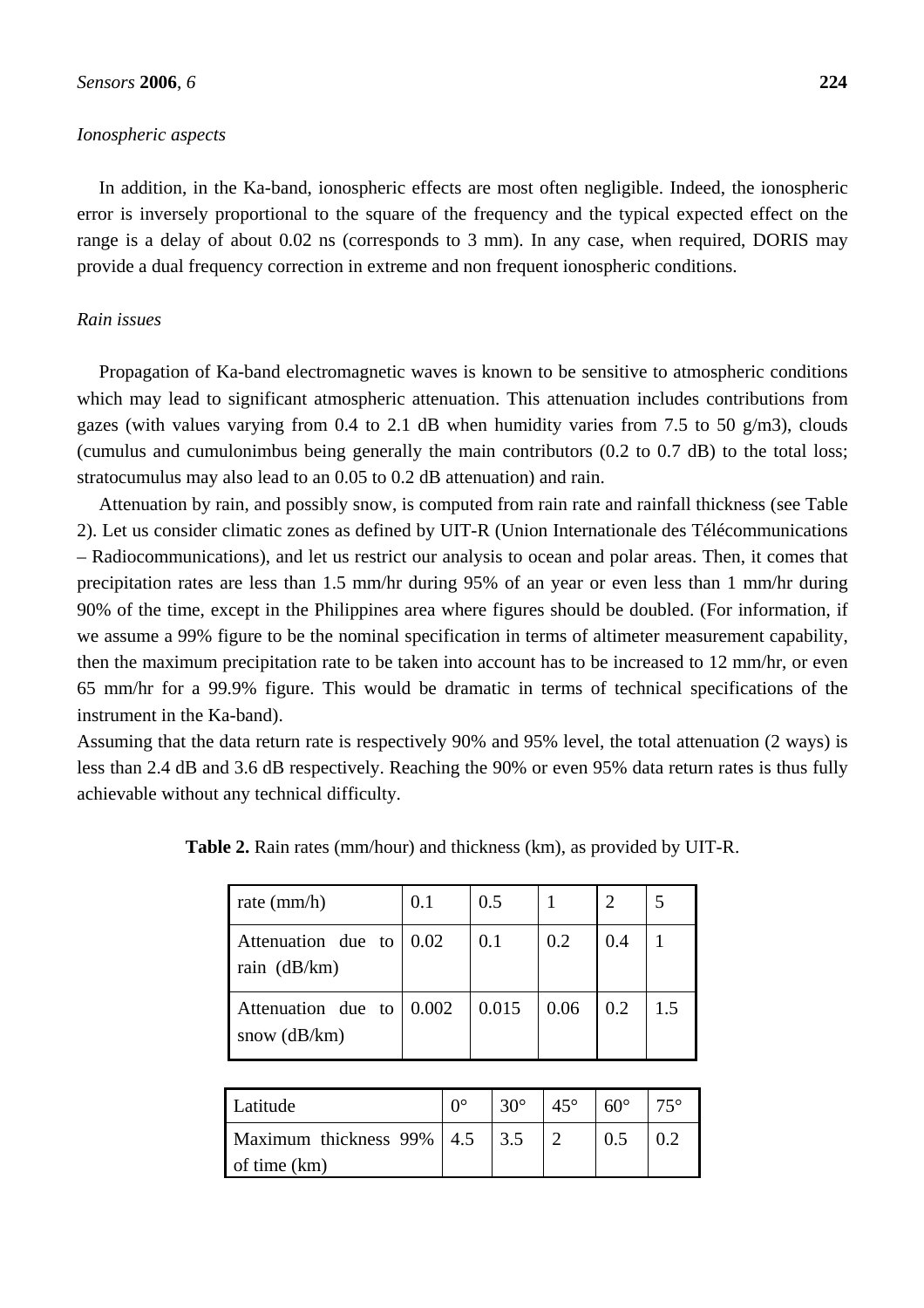Complementary studies can be performed in order to better analyze seasonal effects and optimize local time of ascending/descending nodes of the orbit if a sun-synchronous orbit is selected: indeed, besides improving the link budget –which should be a difficult task- local time of sun-synchronous orbits provides a degree of freedom to possibly enlarge the 90% and 95% figures that are reported above and then reach near full availability of measurements. (As a side comment, it may be considered that flying a sun-synchronous orbit opens the issue of tidal aliasing in terms of mission definition. The ocean tide topic has been widely addressed by oceanographers dealing with T/P or ERS data. As discussed in section 4, complementing T/P-like missions with sun-synchronous missions is now widely accepted as providing the needed altimeter data set to retrieve large scale and mesoscale ocean signals with the appropriate level of quality –if other parts of the systems are of course of the required quality-. Then, consideration of a sun-synchronous orbit for AltiKa missions complementing a T/Pfollow on missions is fully acceptable on a mission point of view)

In addition to the attenuation effect, rain cells also impact the shape of the waveforms: specific algorithms have to be used in order to retrieve geophysical parameters correctly in the presence of rain. Such algorithms are presently under development: for instance, simulations are being run to analyze the variation of the shape of the echoes in the presence of rain cells that are characterized by a given rain rate and a characteristic diameter.

In the past, several studies investigating the effect of rain on dual frequency T/P altimeter data have proposed a rain flagging procedure based on the departure of measured Ku and C band data from theoretical Ku/C band backscatter coefficients relationships. More recently, methods of determination of oceanic rain cell characteristics from the analysis of altimeter waveforms have been proposed and tested. These studies have mainly investigated Ku and C band altimeter measurements for which the signal attenuation by rain is one or two orders of magnitude smaller than that at Ka band. Because the method developed in the past to compute the altimeter waveforms in presence of rain are based on some approximations that are no longer valid for the Ka band, Tournadre [33] developed a new approach that has been shown to perform better for strong attenuation. Rain distortion/detection algorithms as well as flagging algorithms in the presence of rain are presently under development based on Tournadre [33] preliminary studies.

Note that, symmetrically, the sensitivity of Ka band measurements to rain may also lead to a way of estimating very light rainfall over the oceans, for which we dramatically lack of information and which could lead to a great improvement of our knowledge of the oceanic rain climatology [33].

## *Minimizing penetration issues over some types of continental surfaces*

Flying AltiKa on an ENVISAT like orbit would allow the acquisition of data over ice sheets, and accurate surface topographies could then be generated: this could indeed be a secondary objective of an AltiKa mission as recalled in the paper introduction. In the Ka band, electromagnetic wave penetration effects are minimized, which is particularly important over continental ice surfaces. Also, the scattering coefficient can be assumed to be inversely proportional to the radar wavelength at a power 4. From Ku to Ka bands, the scattering coefficient will increase by a factor 55 : volume scattering will then be clearly dominant over surface scattering. Inversely, the radar wave extinction will also increase, leading to a penetration depth over the snow surface between 0.1 and 0.3 m (versus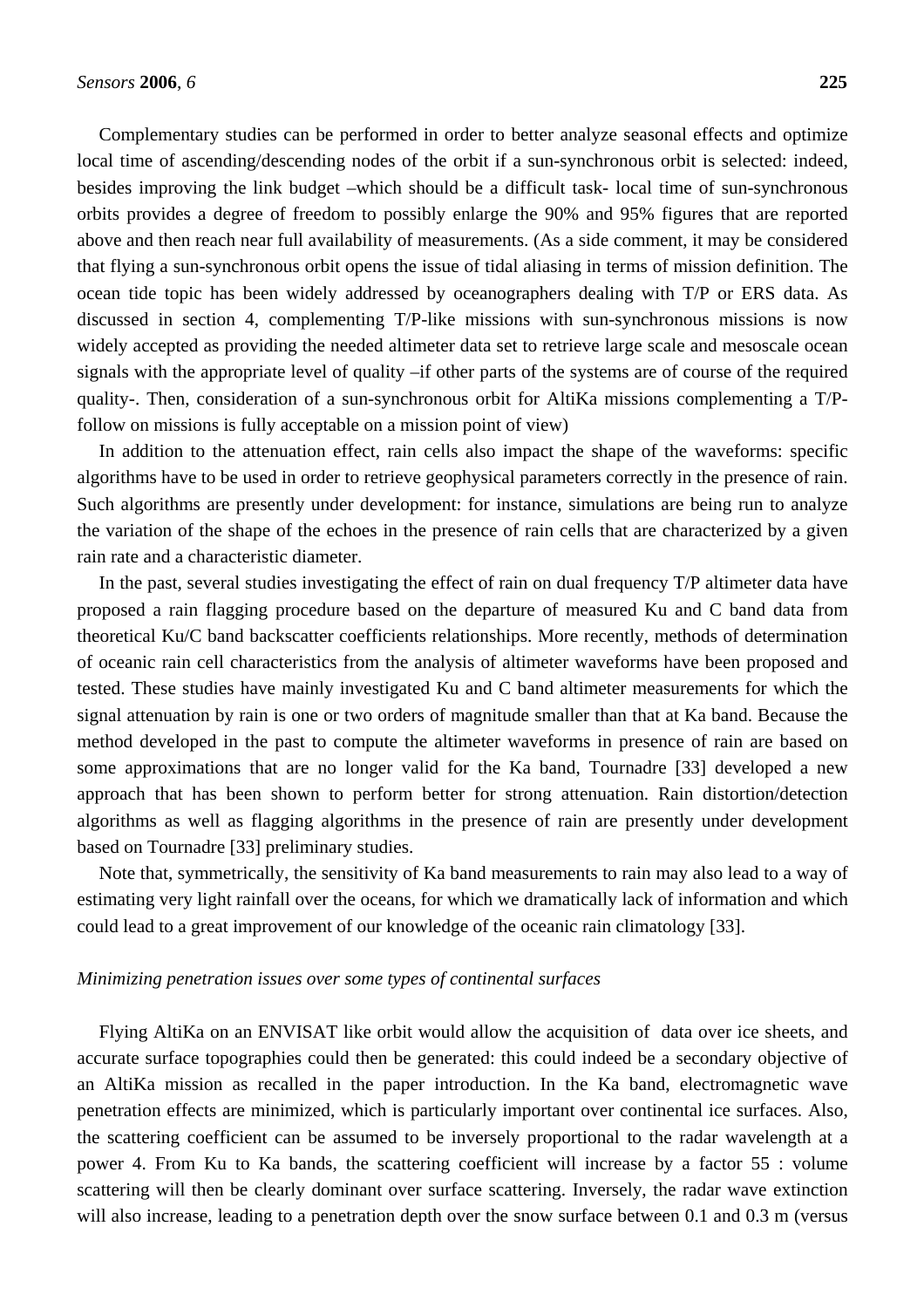2 to 10 m in Ku-band). The altimetric observation and height restitution will thus correspond to a thin subsurface layer. The accuracy will then be considerably improved. Such a topic is discussed in [34].

## *In terms of radiometer instrument*

As far as the radiometer is concerned, the aim is to perform the measurements necessary to get the wet troposphere correction with a sufficient accuracy. Moreover, the instrument has to be compact in order to be possibly embarked on a micro-satellite. This led to the selection of a dual frequency radiometer of the total power type and based on the direct detection principle. The 23.8 and 36.8 GHz frequencies allow sharing of the antenna with the altimeter.

## **8. Expected altimeter performances**

## *Measurements objectives and principle*

The main parameters to retrieve from return waveforms are (see Figure 7):

- the range, standing for the distance measurement between the satellite and the sea surface,
- the significant wave height (SWH),
- the backscatter coefficient  $\sigma$ 0 which is directly related to the surface wind,
- thermal noise and antenna mispointing can also be derived from the measurement.

To estimate these parameters on sea surfaces, the Hayne's model [35] is commonly used as it is an analytical formulation of the return power depending on these different parameters.



**Figure 7.** Hayne's model with associated parameters.

Something to point out is the large sensitivity of Ka-band echoes to satellite mispointing, due to the small antenna aperture, which entails a high attenuation and deformation of the return waveform. This is shown on Figure 8. The platform pointing accuracy is thus required to be better than  $\pm 0.2^{\circ}$  at 3 $\sigma$ , which is something that has been proved to be fully achievable in flight on microsatellite platforms such as the CNES MYRIADE series.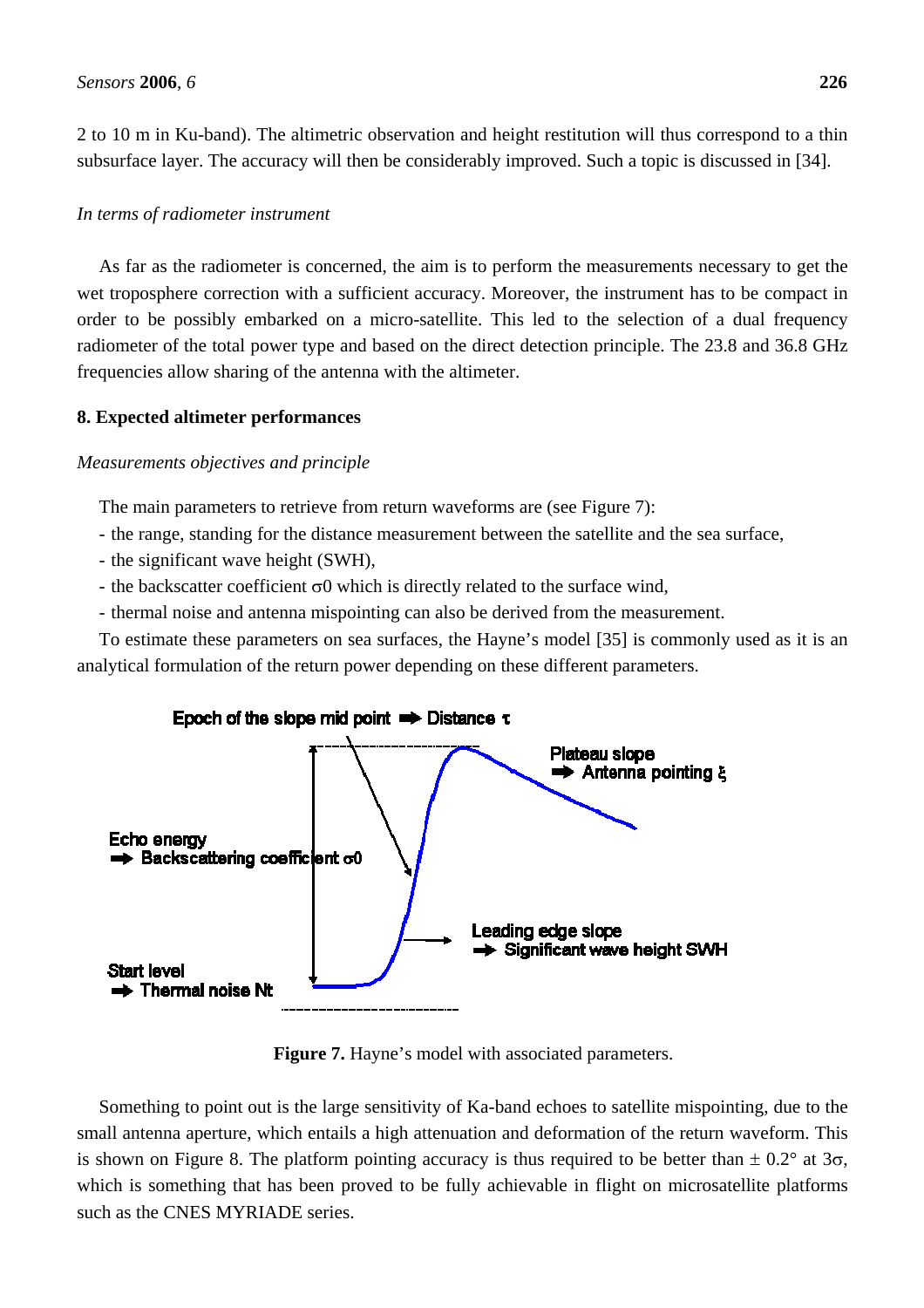

Figure 8. Pointing errors effect on Ka-band waveforms. (Horizontal axis: Range gate number; Vertical axis: Return Power)

The next sections will deal with a variety of aspects of the performance budget.

#### *Ka-band waveform generation from a simulator run over ocean and non ocean surfaces*

Analyzing the behavior of the instrument in ocean and non ocean conditions and in particular over land and water transitions (coastal areas, inland water) is of course of major interest. The first aspect to check is the acquisition duration: the shorter this duration, the faster the instrument can track a useful signal and even get a return signal above very small water areas. The second aspect is of course the range tracking design. On AltiKa, both a classical tracking loop and an open tracking loop based on a coupling with DORIS/DIODE and a DEM are implemented and optimized in order to improve as much as possible the instrument behavior over non ocean areas compared with POSEIDON-2/ Jason-1 whose tracking algorithm was optimized over sea surfaces. In order to characterize this behavior, a simulation tool has been developed: it consists of building altimeter waveforms along a portion of orbit over all types of surfaces by using a DEM (as illustrated on Figure 9) and then running all tracking algorithms on these waveforms. The performance can then be derived from the analysis of the losses of track, the time spent in the acquisition mode, the comparison of useful samples that would be transmitted in telemetry and so on.

#### *Performance of the instrument acquisition phase*

Let us first characterize the acquisition duration. In the nominal acquisition mode, with a search range of  $\pm$  25 km, the acquisition duration can last up to 2.8 s. This can be very critical because about 18 km in the along-track ground direction is covered during this time. Coupling the search phase with DORIS/DIODE outputs, this acquisition duration will decrease down to 400 ms only. Such a large improvement can prove very useful in particular to detect small continental water areas.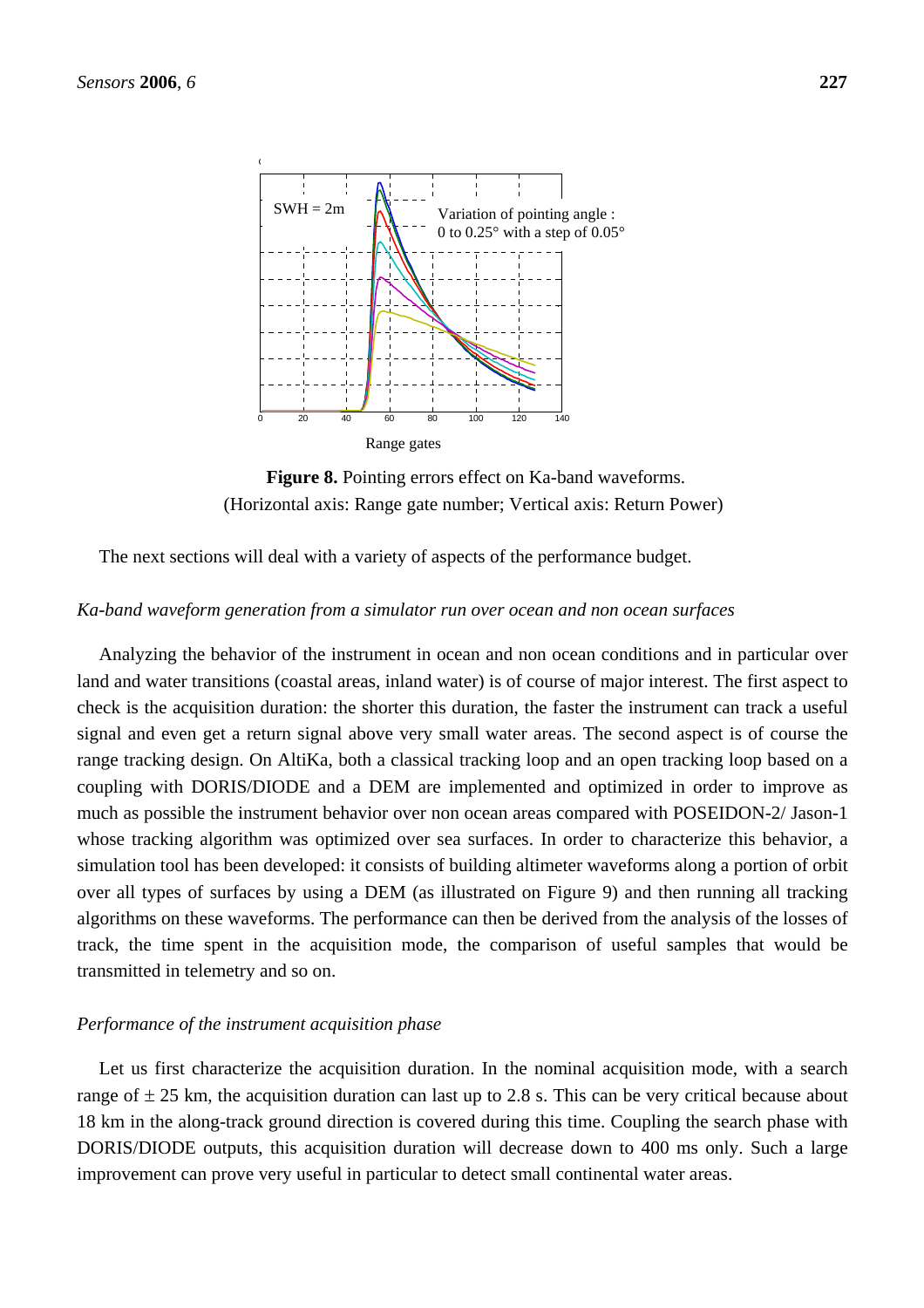

**Figure 9**. Simulated sea to land transition echo over a topography known from a DEM.

#### *Performance of the instrument tracking phase*

Let us now go to the tracking performances, that is evaluating the capability to remain tracked even with land perturbation, and also to detect a useful signal as soon as possible. In this respect, coastal and continental water areas have been addressed with a particular emphasis, based on the coupling with DORIS/DIODE and the embarked along-track DEM. The DEM has been designed a priori in order to be optimized in areas of interest (coasts, lakes, rivers, deserts, …) : to do so, even if the nadir point is above a land surface, the distance found in the DEM corresponds to the distance from the surface of interest. An example of such an optimization is illustrated on Figure 10. The validation and optimization of such an along track DEM is a critical issue as it has to be very accurate, with regards to the range analysis window of 30 meters. (The basic concept is very different from the GLAS instrument that works which much larger windows and may then use less critically accurate DEMs).

In the classical tracking mode, the input of the loop is a range error calculated from a median discriminator. The principle is to estimate the range gate that corresponds to half of the total power of the echo and then derive the error, the theoretical gate being known. Range instructions are then computed by the loop from the error. Signal to Noise Ratio (SNR) is also calculated and is the basis of the criterion that is used to advertise loss of track (when SNR is too low).

Transitions from water to land are generally well processed with a median discriminator. Over such transitions, using the algorithm benefiting from DORIS/DIODE and a DEM rather than a classical tracking loop does not improve tracking very much. However, coupling the altimeter with the DORIS/DIODE navigator greatly improves the performance in transitions from land to water areas.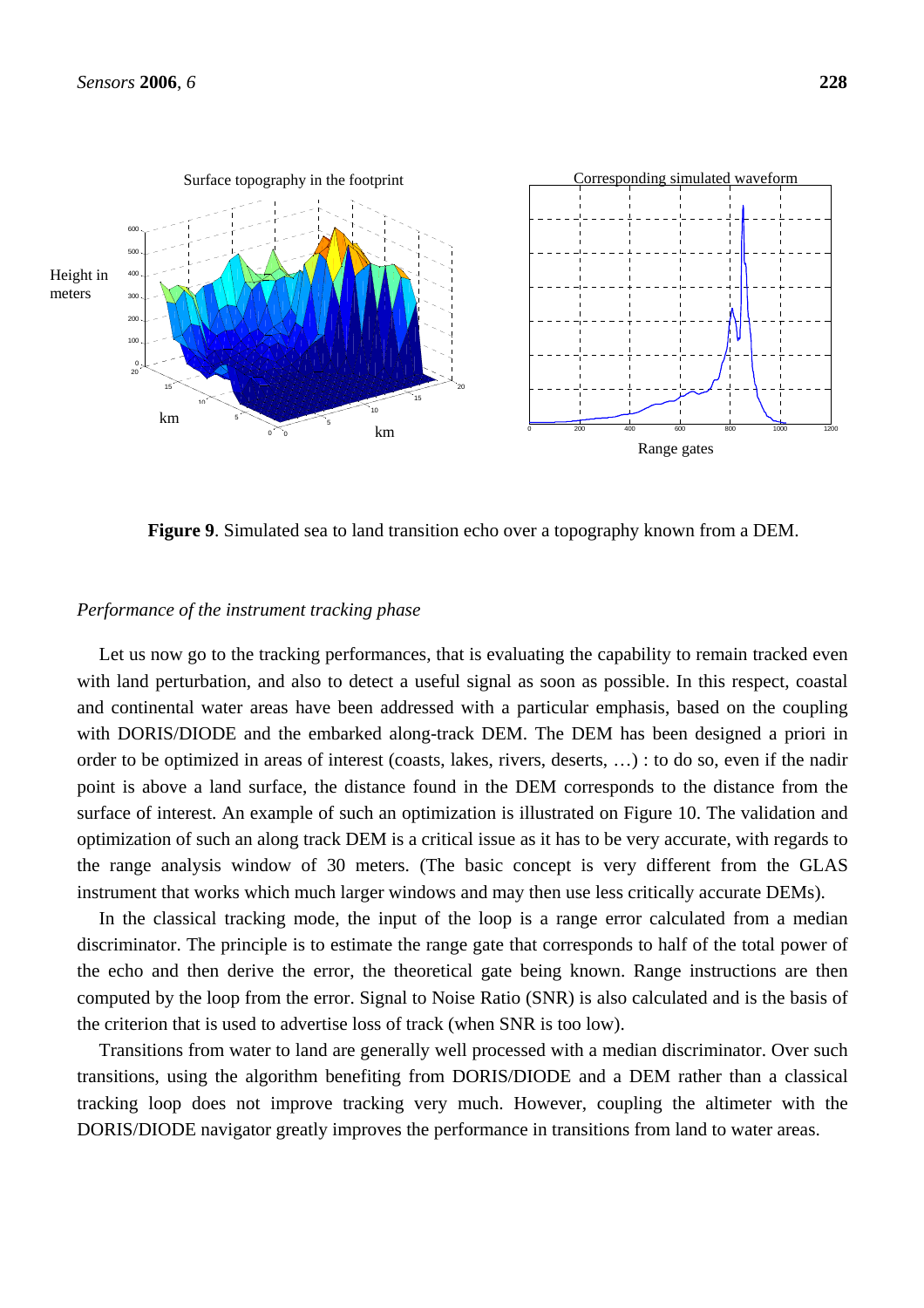

**Figure 10**. Distance optimization in the on board DEM.



**Figure 11**. Comparison of tracker behavior in a land to sea transition with several options (Vertical axis: SNR in dB, Horizontal axis: time).

The performances of the various tracking algorithms over land to sea transitions can be compared on Figure 11. The loop surveillance criterion is based on the value of the signal to noise ratio. This plot illustrates the improvement reached by using the coupling process with DORIS/DIODE. Indeed, in this case, using DORIS/DIODE in the search phase results in keeping track 1 second more than when using the classical tracking loop algorithm. The result is even better when using DORIS/DIODE and a DEM, as the altimeter then keeps track 2 seconds more. This example is obtained in good environment conditions as the relief along the considered coast is not very sharp: This is illustrated on Figure 12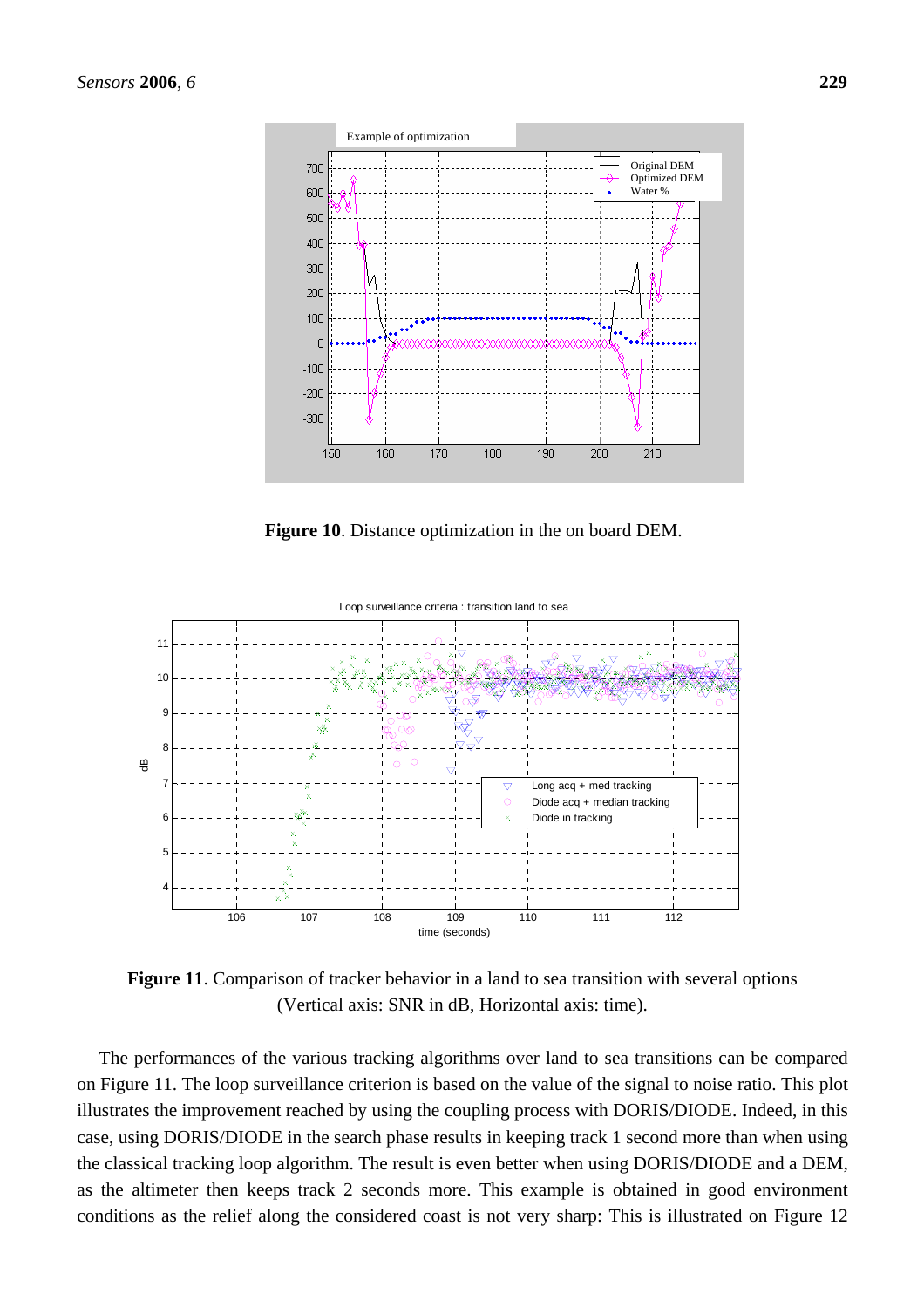where the topography is displayed together with the footprint of an echo having 45% of water in it. The corresponding echo is displayed on the left panel of Figure 12, after tracking using Diode and a DEM.



**Figure 12.** Land to sea transition conditions associated with simulation results plotted on Figure 11.

Most often water must be in at least 30% of water of the radar footprint to detect an echo. However, this depends a lot on the relief in the vicinity of the transitions. It should also be underlined that echoes are often affected by some deformations in transitions areas, such as : a low signal to noise ratio, a mispointing effect, etc.

#### *Range bias and noise over ocean-like surfaces*

Estimating performances of the instrument over sea surfaces is performed using simulation tools based on the Hayne's model [35]. The following results are based on 200 second simulations of tracking loops, and a ground retracking process based on a four parameter MLE (Maximum Likelihood Estimator) algorithm estimating range, SWH,  $\sigma$ 0 and pointing. Performance is evaluated by comparing the estimated parameters with simulation entries, and issuing biases and noise measurements. A 12 dB SNR is assumed, and the carrier satellite is assumed to fly at an 800 km altitude.

Figure 13 shows the expected 1 second range noise. For a 2 meter SWH, the range noise is less than 1 cm. Compared with the Ku-band range noise (in the same conditions of altitude and SNR as for the Ka band), there is an improvement of about 40%, mainly related to the increase of the PRF, leading to 40 elementary measurements in one second instead of 20.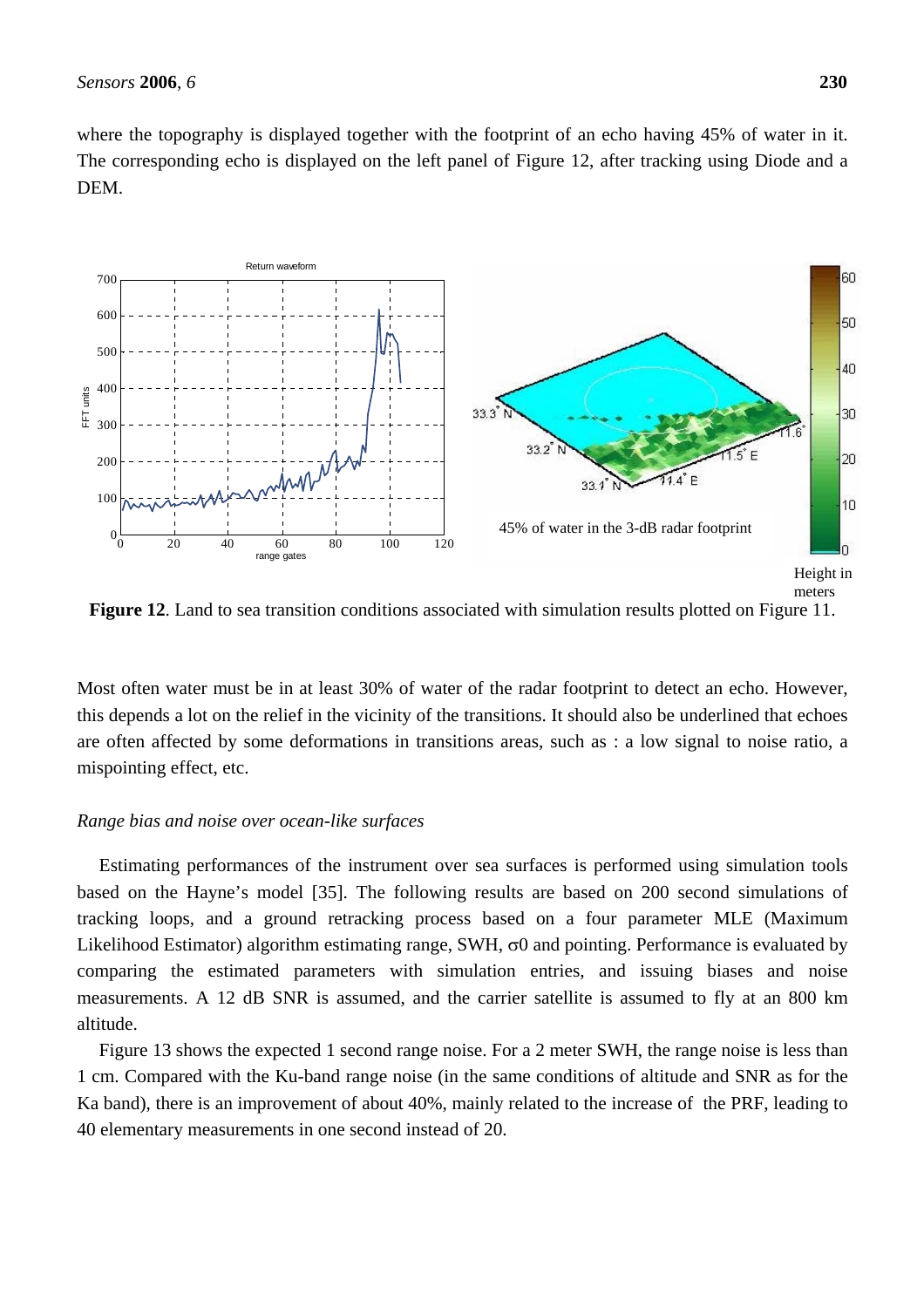

Figure 13. 1 second range noise (cm) versus SWH: Ku (green diamonds), Ka (red triangles).

In terms of significant waveheight, noise at 2 m is less than 5 cm for a 2 m SWH, and remains less than 8 cm for a 8 m SWH.

Biases on the measurements are very low: they are about 5 mm on the range and 1.5 cm on the SWH, and they are stable with SWH.

At the beginning of the section, we pointed out the sensitivity of Ka-band echoes to satellite mispointing. This topic has been addressed in terms of ground retracking performances. In that respect, it has been proved [36] that a four parameter MLE algorithm is very well suited to simultaneously estimate the mispointing angle together with the classical geophysical parameters from the waveform: noise and bias figures are fully stable as a function of mispointing, as far as mispointing is lower than 0.25 degree.

#### **9. Perspectives for an AltiKa mission and conclusion**

The technical feasibility of a coupled altimeter / radiometer AltiKa payload has been demonstrated. The altimeter shall provide sea-surface measurements with a very high accuracy; improved performances over other types of surface shall also be reached, first thanks to the reduced size of the radar footprint compared to a Ku-band instrument, and second thanks to the implementation of new tracking algorithms. Complementary data will thus be acquired and made available above coastal areas, lakes, rivers: as a consequence, efforts should now be put on ground processing algorithms to better retrieve geophysical parameters in these zones (both for altimeter and radiometer data).

As mentioned before, a preliminary definition phase of the instrument has been conducted with the support of ALCATEL SPACE from November 2001 to June 2003. Because an opportunity to embark the AltiKa payload on the OCEANSAT-3 platform has appeared in the frame of a cooperation between CNES and ISRO (Indian Space Research Organization), a delta phase B has started at the beginning of July 2005, with an expected start of the phase C/D during the first half of 2006. The launch of OCEANSAT-3 is presently planned in 2009-2010. This mission would thus be a demonstration of Ka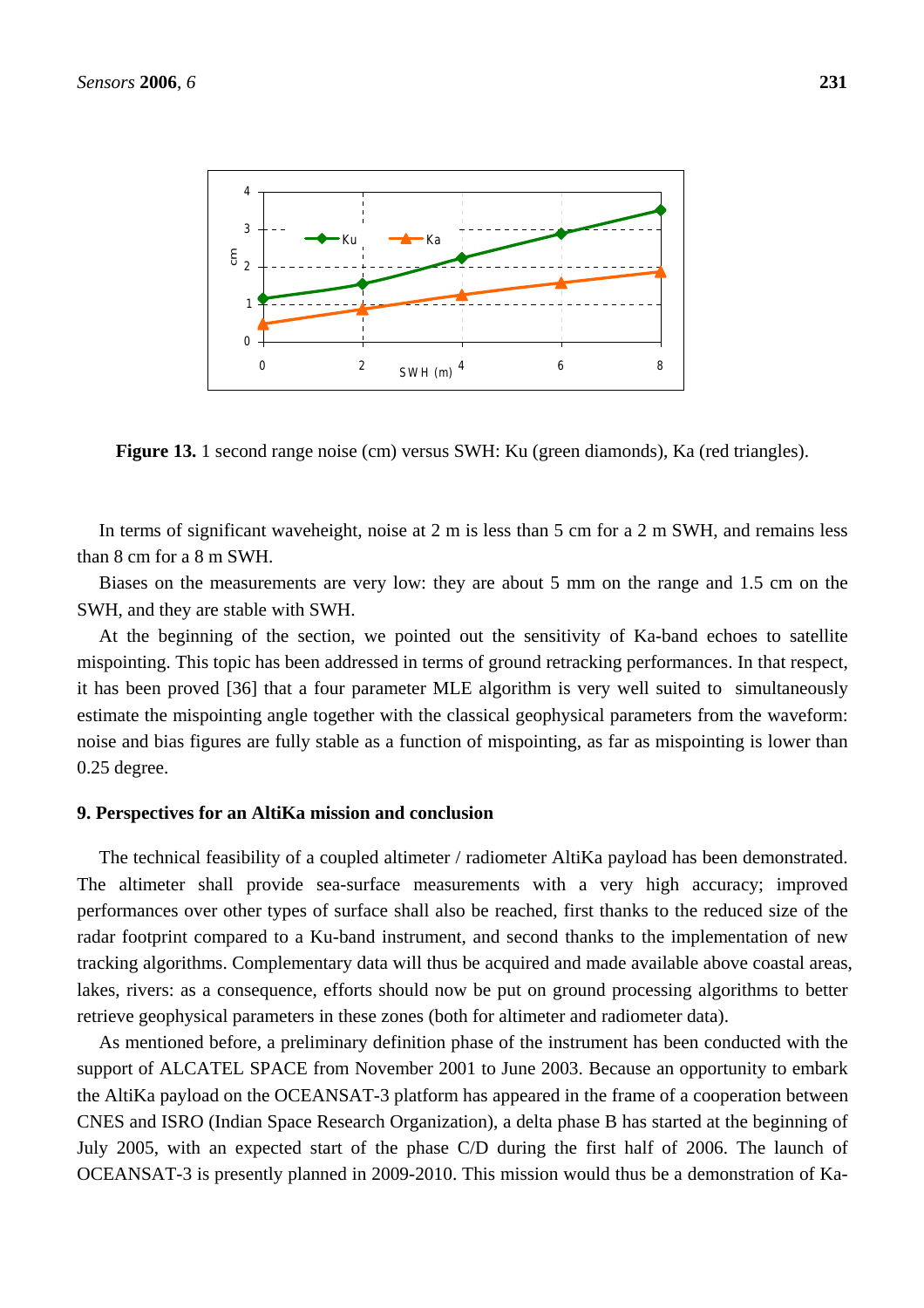band altimetry as a complement to the Jason-2 mission. The AltiKa payload on OCEANSAT-3 may then be considered as the post-ENVISAT altimetry gap filler.

On a longer time scale, the AltiKa payload could be the core of a permanent, operational, highresolution altimetry system composed of a constellation of microsatellites embarking a recurrent payload, or as a combination of microsatellites and minisatellites. The AltiKa payload may then be a very good candidate to help constituting the altimetric component of the to be sustained GMES satellite ocean observation system.

# **Acknowledgments**

The work presented in this paper involved a large number of scientists who have been contributing through the AltiKa Mission Group: The authors would like to thank all these scientists for their continuous contribution to the AltiKa mission definition. The main author performed most part of his AltiKa work when he was a member of the CNES Space Agency. Last, the authors would like to thank David Hancock and an anonymous reviewer for their fruitful comments which helped improving the paper.

# **References and Notes**

- 1. Vincent, P.; Thouvenot, E.; Steunou, N.; Verron, J.; Bahurel, P.; Le Provost, C.; Le Traon, P.Y.; Caubet, E.; Phalippou, L. AltiKa3 : A high resolution ocean topography mission ; *Proceedings of IGARSS'02 Symposium*, *Toronto, Canada* **2002**.
- 2. Group on Earth Observations, Global Earth Observation System of Systems: 10 year Implementation Plan Reference Document, *GEO 1000R/ESA-1284, ESA Publications Division Ed., The Netherlands,* **2005**.
- 3. Leuliette, E.W.; Nerem, R.S.; Mitchum, G.T. Calibration of TOPEX/Poseidon and Jason Altimeter Data to Construct a Continuous Record of Mean Sea Level Change. *Marine Geodesy* **2004**, *27*, 79-94.
- 4. Rodriguez, E.; Pollard, B. The measurement capabilities of wide swath ocean altimeters, *Report of the High –Resolution Ocean Topography Science Working Group Meeting, D.B. Chelton Ed.; Oregon State University, USA* **2001**.
- 5. Enjolras, V.; Vincent, P.; Souyris, J.C; Rodriguez, E.; Phalippou, L.; Cazenave, A. Performances study of interferometric radar altimeters : from the instrument to the global mission definition. *Sensors* **2005**, This issue.
- 6. Chelton, D.B.; Schlax, M.G. The resolution capability of seas-surface height fields constructed from a tandem TOPEX/POSEIDON and Jason-1 altimeter mission, *Report of the High – Resolution Ocean Topography Science Working Group Meeting; D.B. Chelton Ed., Oregon State University, USA* **2001**.
- 7. Le Traon, P.Y. Mesoscale variability: what can we learn from high resolution altimetry? *Report of the High –Resolution Ocean Topography Science Working Group Meeting D.B. Chelton Ed.; Oregon State University, USA* **2001**.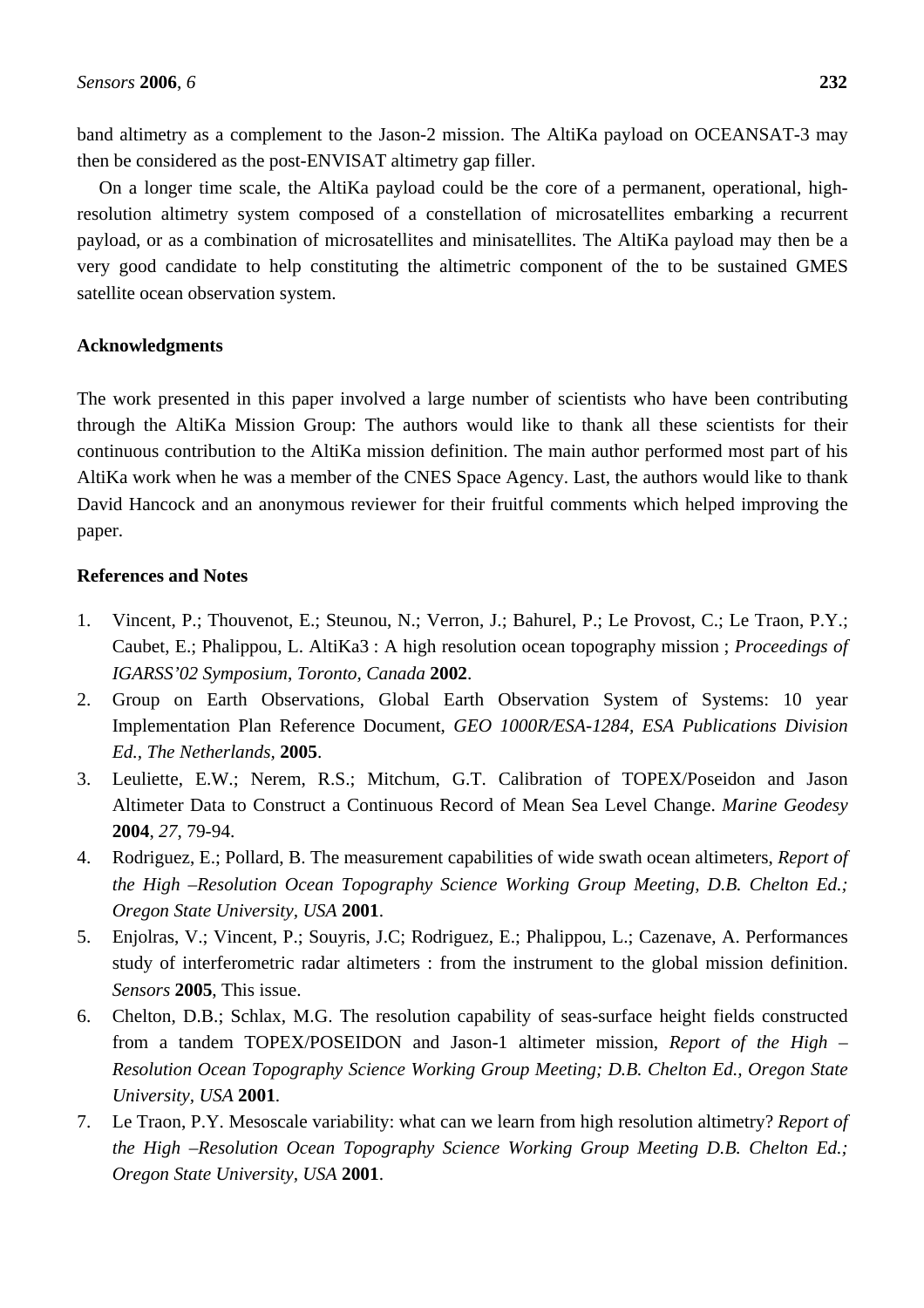- 8. Le Traon, P.Y.; Nadal, F.; Ducet N. An improved mapping method of multisatellite altimeter data; *J. Atmos. Oceanic Technol*., **1998**, 15, 522-534.
- 9. Schlax, M.G.; Chelton, D.B. Detecting tidal aliased errors in altimeter height measurements. *J. Geophys. Res*. **1994**, *99*, 12603 – 12612.
- 10. Le Traon, P.Y.; Gaspar, P.; Bouysse, F.; Makhmara, H. Using TOPEX/POSEIDON data to enhance ERS-1 orbit. *J. Atm. Ocean. Tech*. **1995**, *12*, 161-170.
- 11. Le Traon, P.Y.; Ogor, F. ERS-1/2 orbit improvement using TOPEX/POSEIDON: the 2 cm challenge. *J. Geophys. Res*. **1998**, *103*, 8045-8057.
- 12. Ducet, N.; Le Traon, P.Y.; Reverdin, G. Global high resolution mapping of ocean circulation from TOPEX/Poseidon and ERS-1/2. *J. Geophys. Res*. **2000**, *105*, 19477-19498.
- 13. Le Traon, P.Y.; Dibarboure, G. Mesoscale mapping capabilities of multiple satellite altimeter missions. *J. Atmos. Oceanic Technol*. **1999**, *16*, 1208-1223.
- 14. Le Traon, P.Y., Dibarboure, G.; N. Ducet, N. Use of a High-Resolution Model to Analyze the Mapping Capabilities of Multiple-Altimeter Missions. *J. Atmos. Oceanic Technol.* **2001**, *18*, 1277- 1288.
- 15. Minster, J.F.; Gennero, M.C. High frequency variability of western boundary currents using ERS-1 three day repeat altimetry data, *J. Geophys. Res*. **1995**, *100*, 22 603 – 22 612.
- 16. Le Traon, P.-Y.; Dibarboure, G. Velocity mapping capabilities of present and future altimeter missions : the role of high-frequency signals. *J. Atmos. Oceanic Technol*. **2002**, *19* (12), 2077- 2087.
- 17. International GODAE Steering Team, Strategic Plan, *GODAE Report 6, Published by GODAE International Project Office, Melbourne, Australia,* **2001**.
- 18. Kindle, J. C. Sampling strategies and model assimilation of altimetric data for ocean monitoring and prediction. *J. Geophys. Res*. **1986**, *91*, 2418-2432.
- 19. Verron, J. Altimeter data assimilation into an ocean circulation model: sensitivity studies to orbital parameters. *J. Geophys. Res*., **1990**, 95 (C7), 11443-11459.
- 20. Verron, J.; Cloutier, L.; Gaspar, P. Assessing dual altimetric missions for observing the midlatitudes ocean. *J. Atmos. Ocean Tech*. **1996**, *13* (5), 1073-1089.
- 21. Pham, D. T.; Verron, J.; Roubaud, M.C. Singular evolutive extended Kalman filter with EOF initialization for data assimilation in oceanography. *J. Marine Systems* **1999**, *16* (3-4), 323-340.
- 22. Brasseur, P.; Ballabrera, J.; Verron, J. Assimilation of altimetric data in the midlatitude oceans using the SEEK filter with an eddy-resolving primitive equation model. *J. Marine Systems* **1999**, *22* (4), 269-294.
- 23. Verron, J.; Gourdeau, L.; Pham, D.T., Murtugudde, R.; Busalacchi, A.J. An Extended Kalman Filter to Assimilate Satellite Altimeter Data into a Non-linear Numerical Model of the Tropical Pacific: Method and validation. *J. Geophys. Res.* **2000**, *104* (C3), 5441-5458.
- 24. Cotton, D.; Allan, D.; Ménard, Y.; Le Traon, P.Y.; Cavaleri, L.; Doornbos, E.; Challenor, P. GAMBLE : Requirements for future satellite altimetry: Recommendations for Missions and Research Programmes, *Contact report Framework 5 – EVR1-CT-2001-20009,* **2004**.
- 25. Jacobs, G. A.; Barron, C.N.; Carnes, M.R.; Fox, D.N.; Hurlburt, H.E.; Pistek, P.; Rhodes, R.C.; Blaha, J.P.; Crout, R.; Whitmer, K.R. Navy altimeter requirements. *NRL/FR/7320--99-9696, Ed. By Naval Research Laboratory, Stennis Space Center, MS, USA* **1999**.